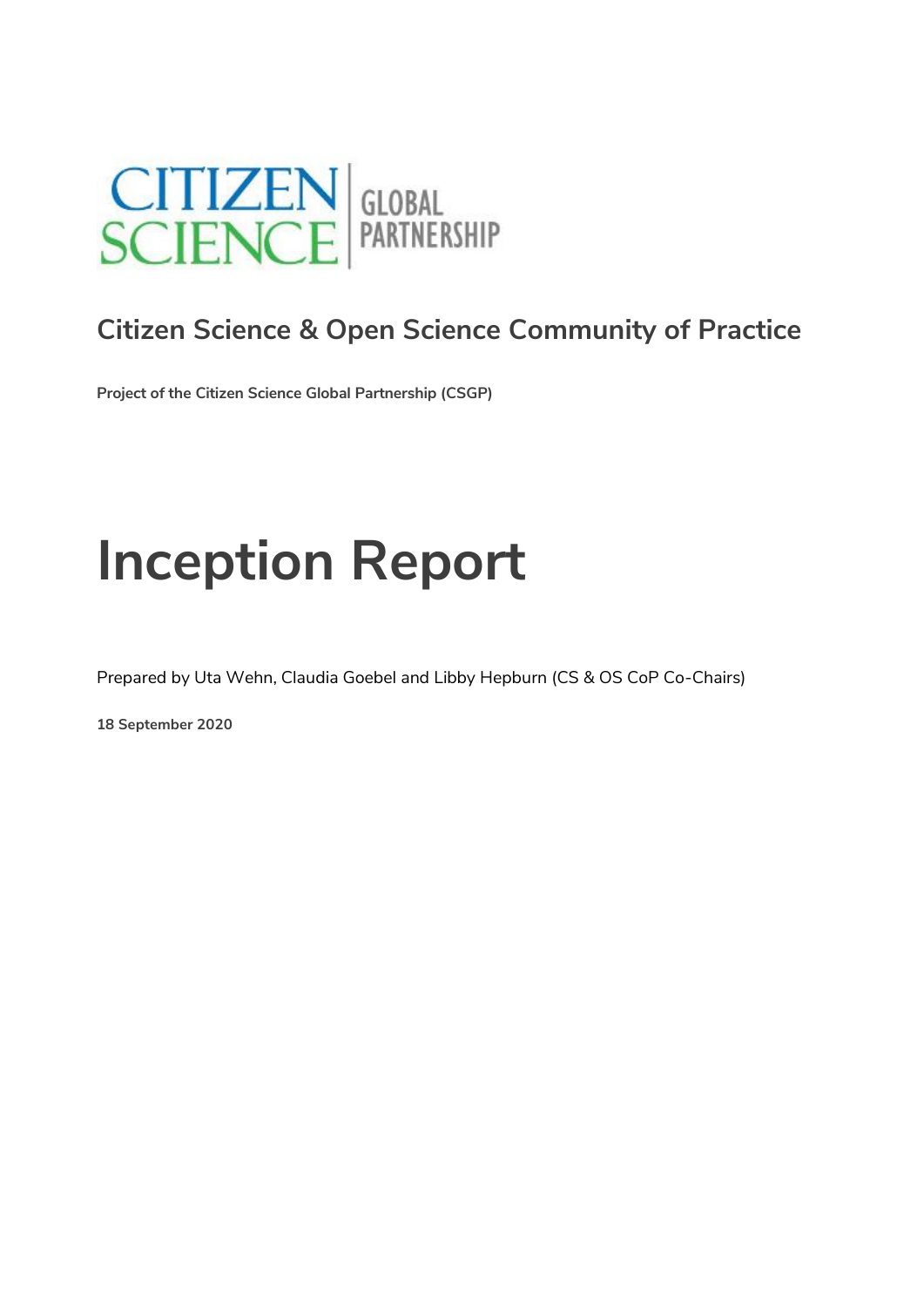# **Table of contents**

| 1.  | Introduction                                             | $\mathbf{1}$            |
|-----|----------------------------------------------------------|-------------------------|
| 1.1 | <b>Background: UNESCO Recommendation on Open Science</b> | 1                       |
| 1.2 | Why a Citizen Science & Open Science CoP?                | $\mathbf 1$             |
| 1.3 | Co-design of the CS & OS CoP                             | 3                       |
| 1.4 | <b>Purpose of this document</b>                          | $\overline{\mathbf{4}}$ |
| 2.  | Scope of the CS & OS CoP                                 | 4                       |
| 2.1 | Who is the CoP for?                                      | 5                       |
| 2.2 | Relevant themes for the CS & OS CoP to address           | 5                       |
| 2.3 | <b>Objectives</b>                                        | 6                       |
|     | 3. CoP Activities                                        | 7                       |
| 3.1 | Activities per thematic focus                            | 7                       |
| 4.  | <b>Modes of communication</b>                            | 11                      |
| 4.1 | Internal communication                                   | 11                      |
| 4.2 | <b>External communication</b>                            | 11                      |
|     | 5. Ways of working                                       | 11                      |
| 5.1 | <b>Periodic activities</b>                               | 12                      |
| 5.2 | <b>Timing of meetings</b>                                | 12                      |
| 6.  | <b>Policies and procedures</b>                           | 12                      |
| 6.1 | Opting in                                                | 12                      |
| 6.2 | <b>Principles of Conduct</b>                             | 12                      |
| 6.3 | Voting for publicly released results                     | 13                      |
|     | 7. Founding members                                      | 14                      |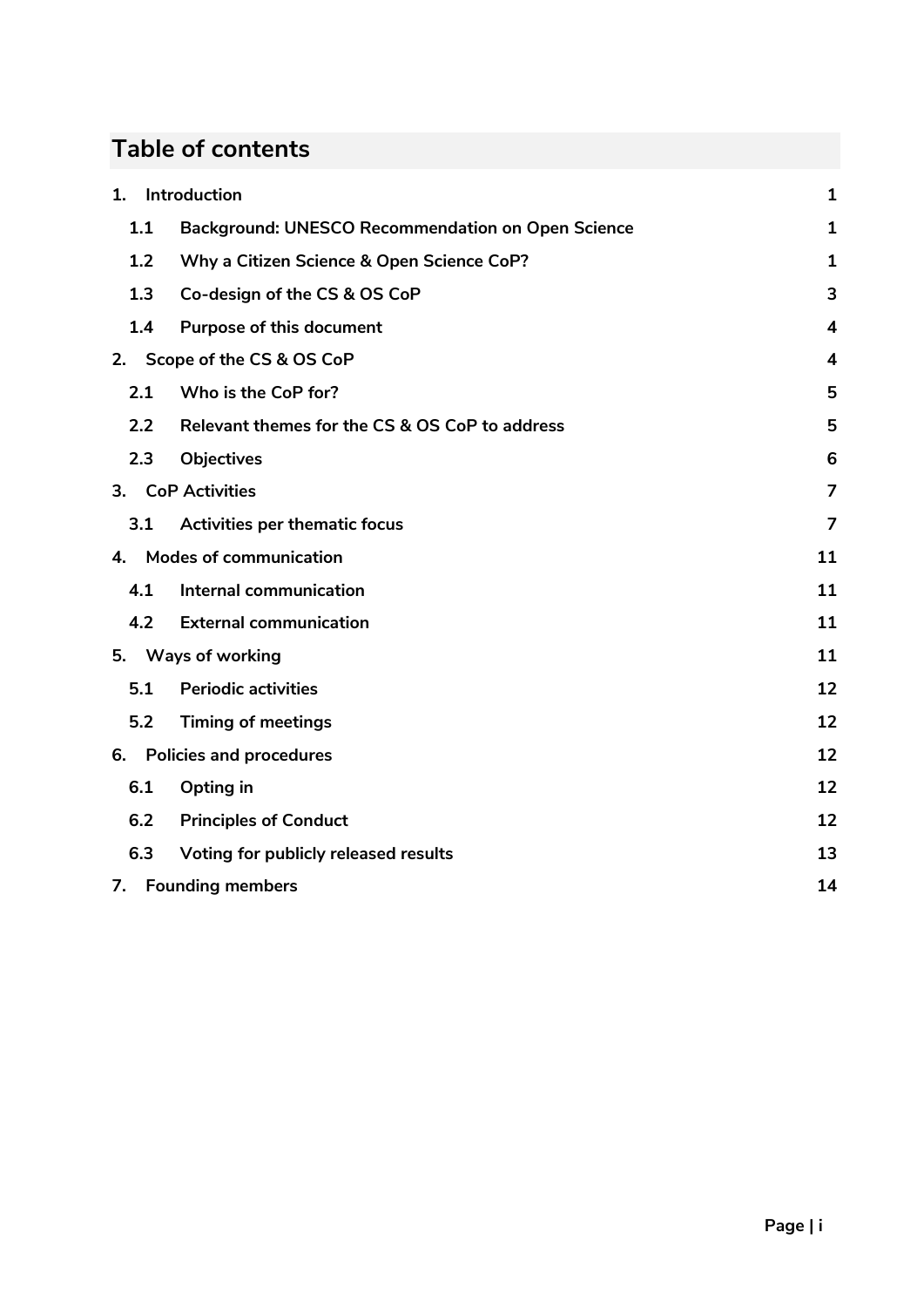# **List of abbreviations and acronyms**

| <b>Abbreviation</b> | Meaning                                                                                                                       |
|---------------------|-------------------------------------------------------------------------------------------------------------------------------|
| CoP                 | <b>Community of Practice</b>                                                                                                  |
| <b>CS</b>           | Citizen Science                                                                                                               |
| <b>FAIR</b>         | FAIR Guiding Principles for scientific data management and stewardship:<br>Findable, Accessible, Interoperable, Reusable data |
| <b>OS</b>           | Open Science                                                                                                                  |
| <b>SDGs</b>         | Sustainable Development Goals                                                                                                 |
| <b>CSGP</b>         | Citizen Science Global Partnership                                                                                            |

# **Version history**

| <b>Version</b> | Date        | <b>Summary of changes</b>                              |
|----------------|-------------|--------------------------------------------------------|
| 0.1            | 6/08/2020   | Initial version (before consultation with CoP members) |
| 1.0            | 18 Sep 2020 | Final version (after consultation with CoP members)    |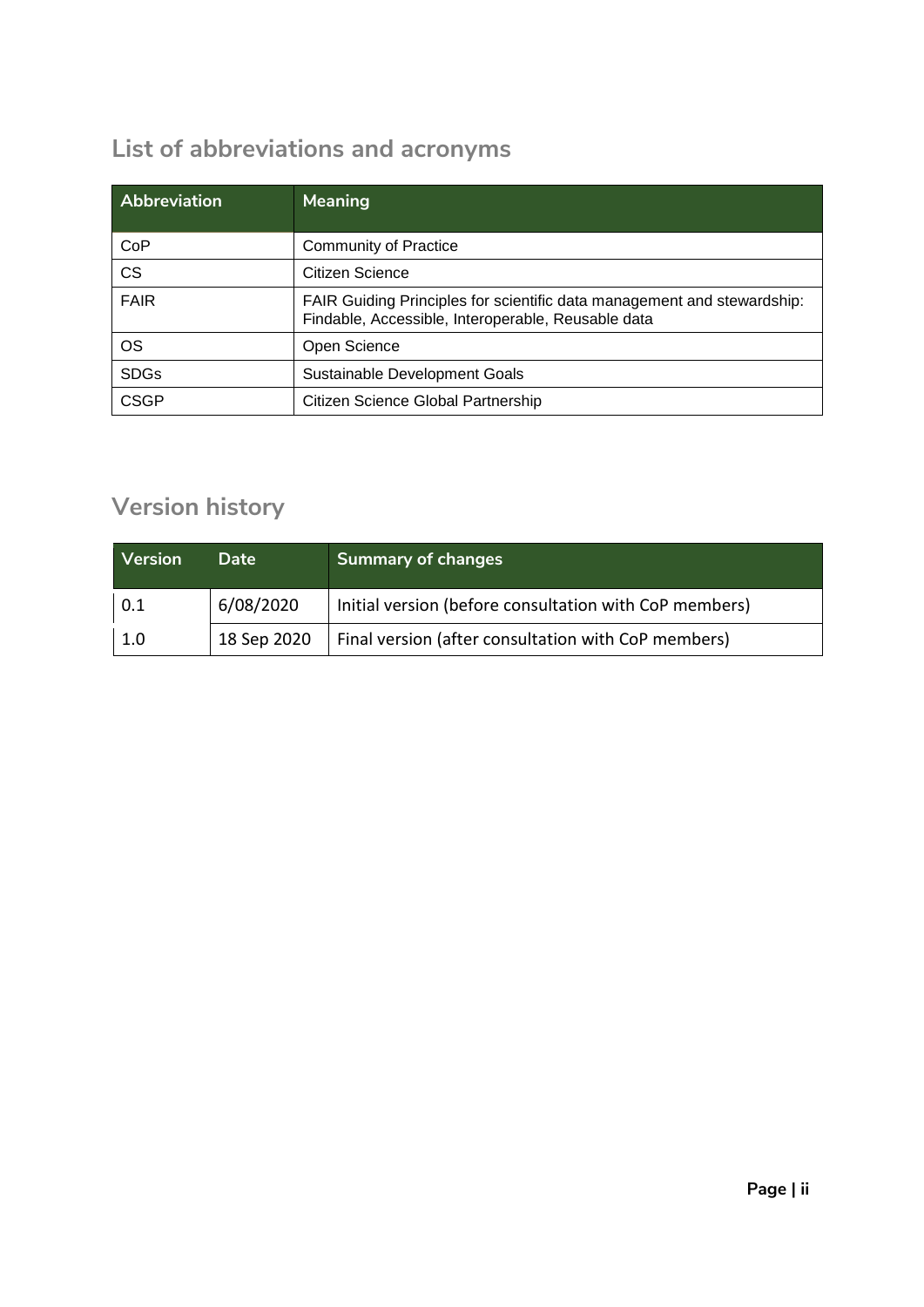# <span id="page-3-0"></span>**1. Introduction**

# <span id="page-3-1"></span>**1.1 Background: UNESCO Recommendation on Open Science**

Open Science (OS), an approach for making research more open, accessible, efficient, democratic and transparent, has been developing since the late 1990s. Citizen Science (CS), an approach enabling public participation throughout various stages in research and innovation processes and making research accessible and relevant to the interests of individuals and communities, has been developing in parallel and benefiting from many of the technological advances that have allowed OS to flourish.

The United Nations Educational, Scientific and Cultural Organization (UNESCO) has identified the need to encourage science to be more connected to societal needs and as an enabler of equal opportunities to allow everyone to participate and benefit from what Open Science can offer. UNESCO launched a [global consultation on Open Science](https://en.unesco.org/science-sustainable-future/open-science/consultation) to support the development of a [UNESCO Recommendation on Open Science w](https://en.unesco.org/sites/default/files/open_science_brochure_en.pdf)hich shall be adopted by the UNESCO General Conference in 2021. The UNESCO Recommendation is intended to define "shared values and principles for Open Science, and point to concrete measures on Open Access and Open Data with proposals for action to bring people closer to science, and commitments for a better distribution and production of science in the world" (REF). Such recommendations are legal instruments with the aim to influence national laws and practices which the UNESCO member states will be asked to report against.

Global Citizen Science communities have been invited to contribute to this process. There is now significant expertise within both the OS and CS movements and this is an opportune time to consider together how to maximise the opportunities of collaboration to make further advances together. In order to "bring people closer to science", the work that the CS movement is doing to "leave no one behind" and develop co-creative processes which engage communities in research and learning which is relevant to their concerns, is fundamental and can make a significant contribution to the aims of OS and UNESCO.

This opportunity also opens up a space for the citizen science community to explore and learn more about the landscape and dynamics of the Open Science approach as it exists at present and as it develops.

# <span id="page-3-2"></span>**1.2 Why a Citizen Science & Open Science CoP?**

To facilitate the input of CS communities into the UNESCO Recommendation consultative process as well as to stimulate cooperation between CS and OS communities beyond the work with UNESCO, the [CS and OS Community of Practice](https://docs.google.com/forms/d/e/1FAIpQLSdoDB1fi9RGiDj5NOeLbYcwoA-Mp9WZnzwJIgRBX2d_rbJgUQ/viewform?usp=sf_link) has been established under the umbrella of the [Citizen Science Global Partnership](http://citizenscienceglobal.org/) (CSGP) - the position of the CSGP as a global partnership provide the citizen science communities with a united voice that can be heard in

#### **18 September 2020 Page | 1**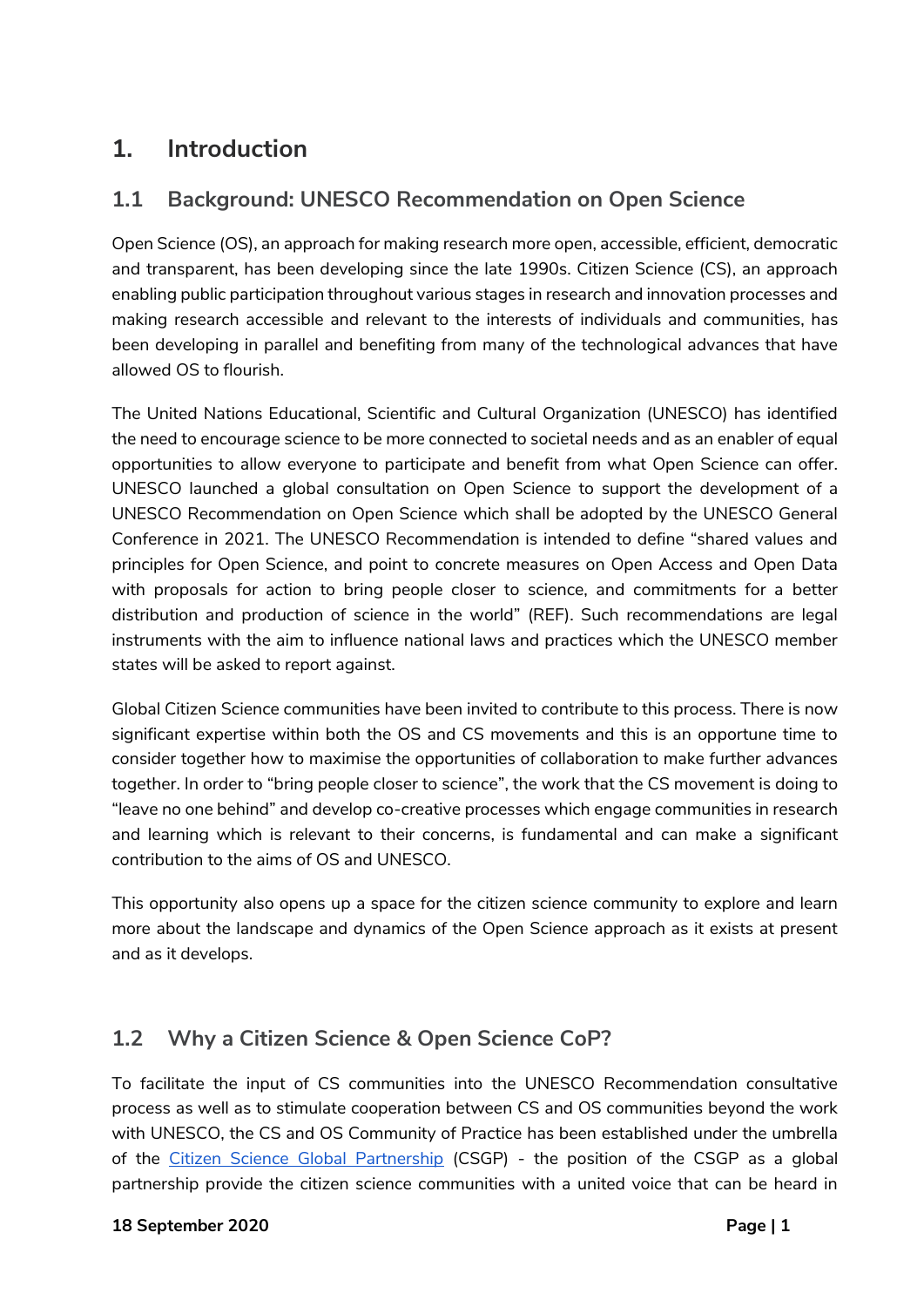bodies such as UNEP, UNESCO and other organisations: something that the regional associations find difficult to achieve on their own. The aim of this new group is to reach and learn from many of the existing CS communities across the world and enable collaboration with OS communities and practitioners.

#### **CS and/or OS practitioners and enthusiasts are warmly invited to join this CS & OS CoP! They can join as an observer or as a contributor.**

The participation of the CS & OS CoP is a major opportunity for influencing the uptake of CS in policy frameworks around the globe by providing reflections of current CS practitioners' views and positions from as broad a spectrum as possible and from across the globe.

A first contribution of the CoP to the consultation process for the UNESCO Recommendation has been a short paper on 'Global Citizen Science perspectives on Open Science'. For the paper, the views of 63 Citizen Science practitioners from 24 countries were synthesised into the paper responding to UNESCO's key themes<sup>1</sup>. This was an important step to ensure that global CS communities could seize the opportunity to feed into the formal UNESCO process for developing a global policy and regulatory agenda on OS.

As UNESCO is seeking a long term collaboration with the CS communities, the CS & OS CoP is keen to contribute to, anchor and shape the understanding, role and value of Citizen Science in the framework of UNESCO science policy.

We have received UNESCO's approval to proceed with the approach of managing input to the UNESCO process through a dedicated CSGP CoP, with the aim of collecting and synthesising diverse CS perspectives as input to the UNESCO Recommendation. UNESCO has approved Uta Wehn as the primary contact, willing to be accountable for working with members of the CSGP CS & OS CoP to provide input to the UNESCO Advisory Committee for the Recommendation on OS. Together, Uta Wehn, Claudia Göbel and Libby Hepburn are acting as interim co-Chairs of the CSGP CS & OS CoP to bring this work forward.

The structure for this Community of Practice is modelled after the WeObserve project's four Communities of Practice<sup>2</sup>, which defines the role of a CoP as consolidating practice-based expertise, sharing information and resources, and working to further develop good practice guidelines and toolkits.

**<sup>1</sup>** Wehn, U., Göbel, C., Bowser, A., Hepburn, L. and Haklay, M. (2020) Global Citizen Science perspectives on Open Science, written input by the CSGP Citizen Science & Open Science Community of Practice to the UNESCO Recommendation on Open Science, 31 May, https://osf.io/6qjyg/

**<sup>2</sup>** https://www.weobserve.eu/cops/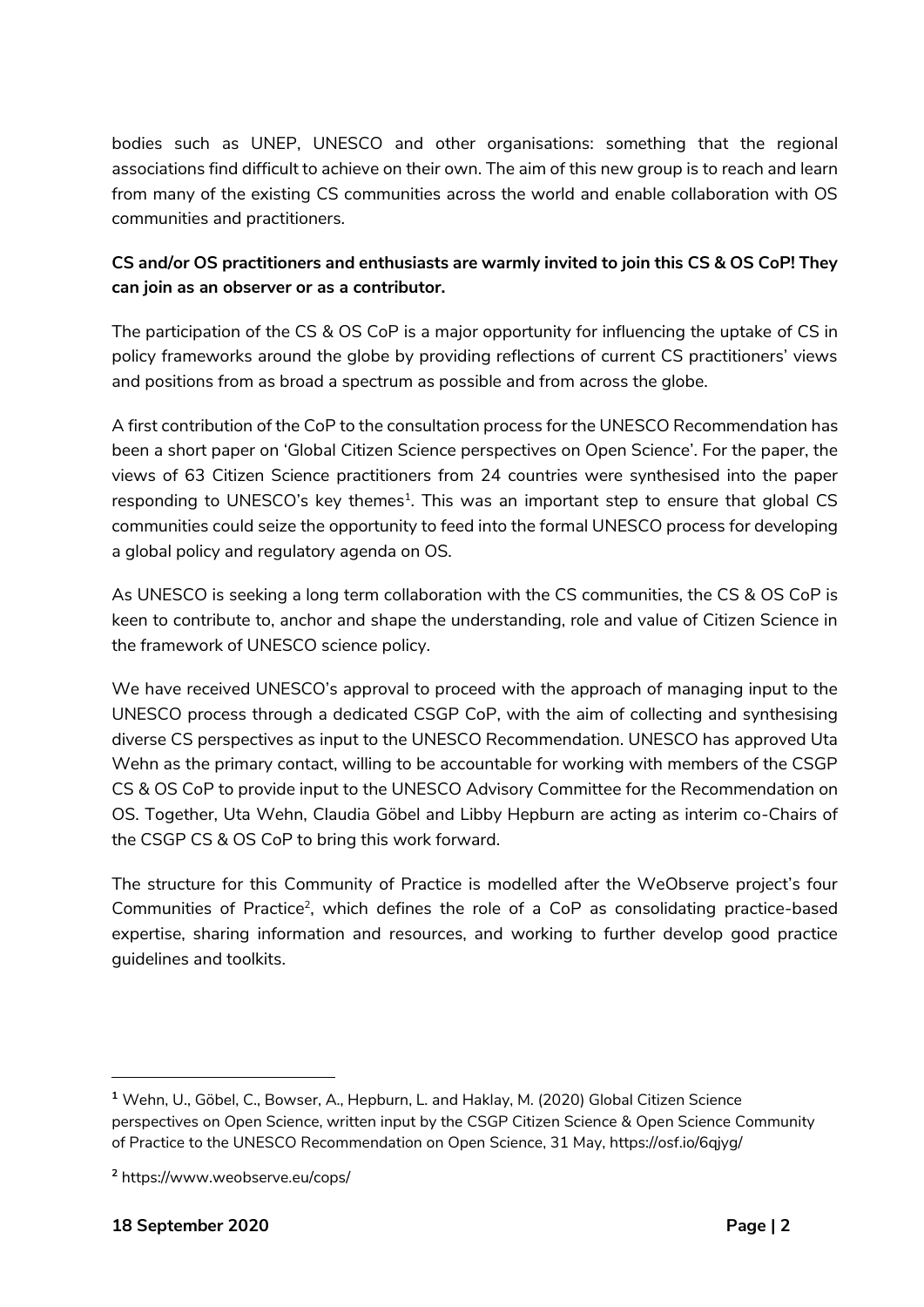This work of this CoP can only go beyond the contribution to the UNESCO policy process and evolve if it is meaningful for practitioners of CS and OS. For this purpose, a co-design approach has been chosen to shape what the CoP shall become.

# <span id="page-5-0"></span>**1.3 Co-design of the CS & OS CoP**

The process of co-designing this CS & OS CoP consists of three phases (see Figure 1):

- 1. Initiation: capturing interest in forming a CoP and inputs for the paper as well as other areas of work via an online survey (May 2020).
- 2. Launch workshops: Two online workshops were held on 16 July 2020 (different time zones) to co-design the objectives, and activities of the CS & OS CoP.
- 3. Review and finalisation: analysis of the workshop outputs, drafting of this inception report and its finalisation based on CoP members' feedback (Aug-Sep 2020).



The invitation to join the CoP and its launch workshops was circulated among relevant networks as widely as possible. To date, 128 people from around the globe had signed up for the CoP and 50 people joined the two launch workshops.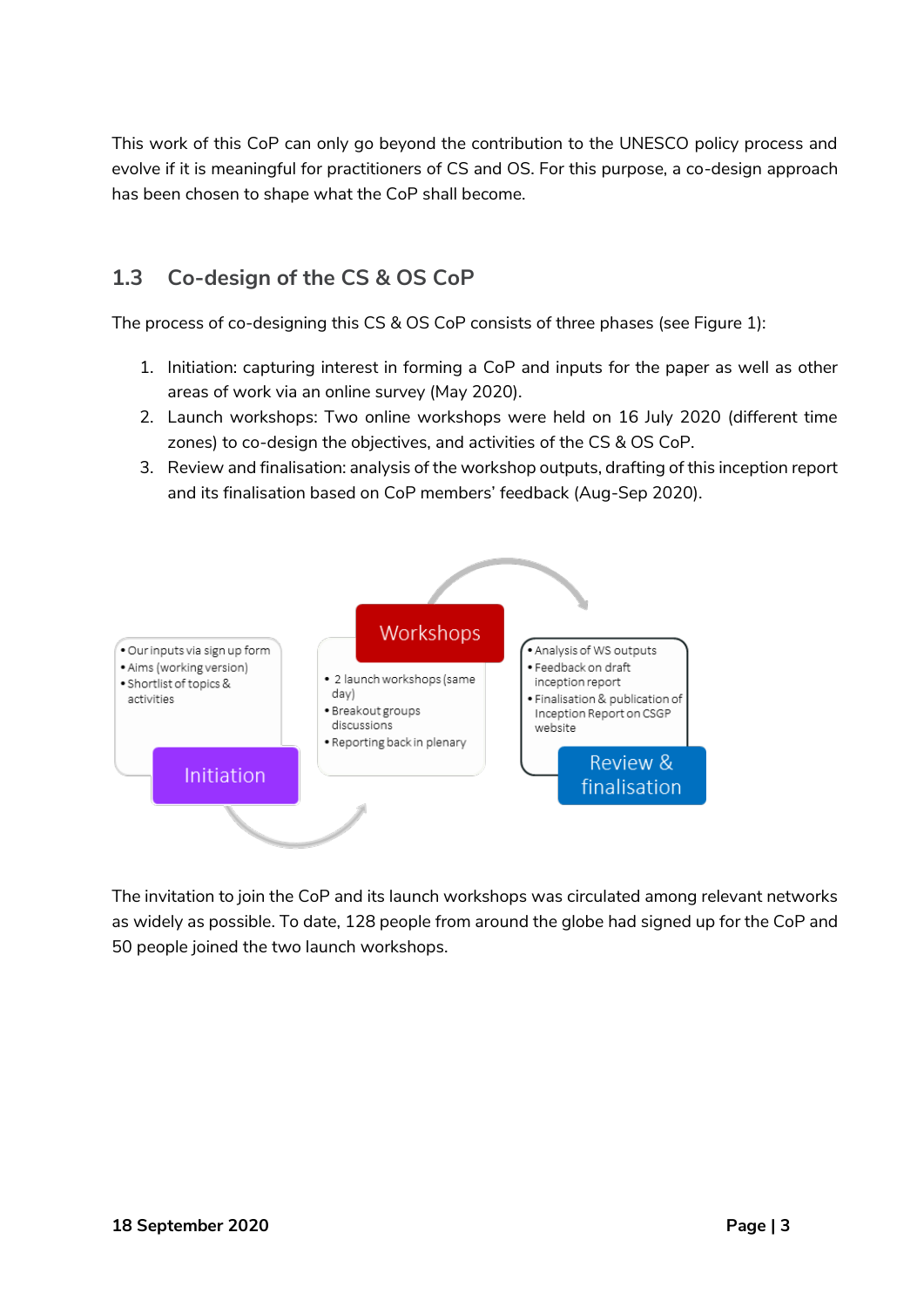

**FIGURE 1: OVERVIEW OF WORKSHOP PARTICIPANTS' LOCATIONS AROUND THE GLOBE** 

Note: colours chosen by participants, no special significance

## <span id="page-6-0"></span>**1.4 Purpose of this document**

Before starting its activities, the CS & OS CoP needs to define its objectives, whilst taking into consideration best practices from relevant past and/or ongoing initiatives. The purpose of this inception report is to present the scope and objectives of the CS & OS CoP, target participants, its planned activities, and its ways of working.

This document will be approved by the founding members of the CS & OS CoP, i.e. attendees of the launch workshops and subscribers to the mailing list (128), and will be made public as reference for other people who may express interest in the future. Present and future members must adhere to the principles of conduct outlined in this document.

# <span id="page-6-1"></span>**2. Scope of the CS & OS CoP**

This Community of Practice is dedicated to stimulating exchange and cooperation between practitioners from the fields of CS and OS. The aim is to, in general, increase, enrich and consolidate understanding across these two movements, and, as particular occasions of cooperation arise, accompany and feed into formal processes such as the UNESCO global policy process on OS, using the collective intelligence of members to identify future goals and opportunities of the CoP.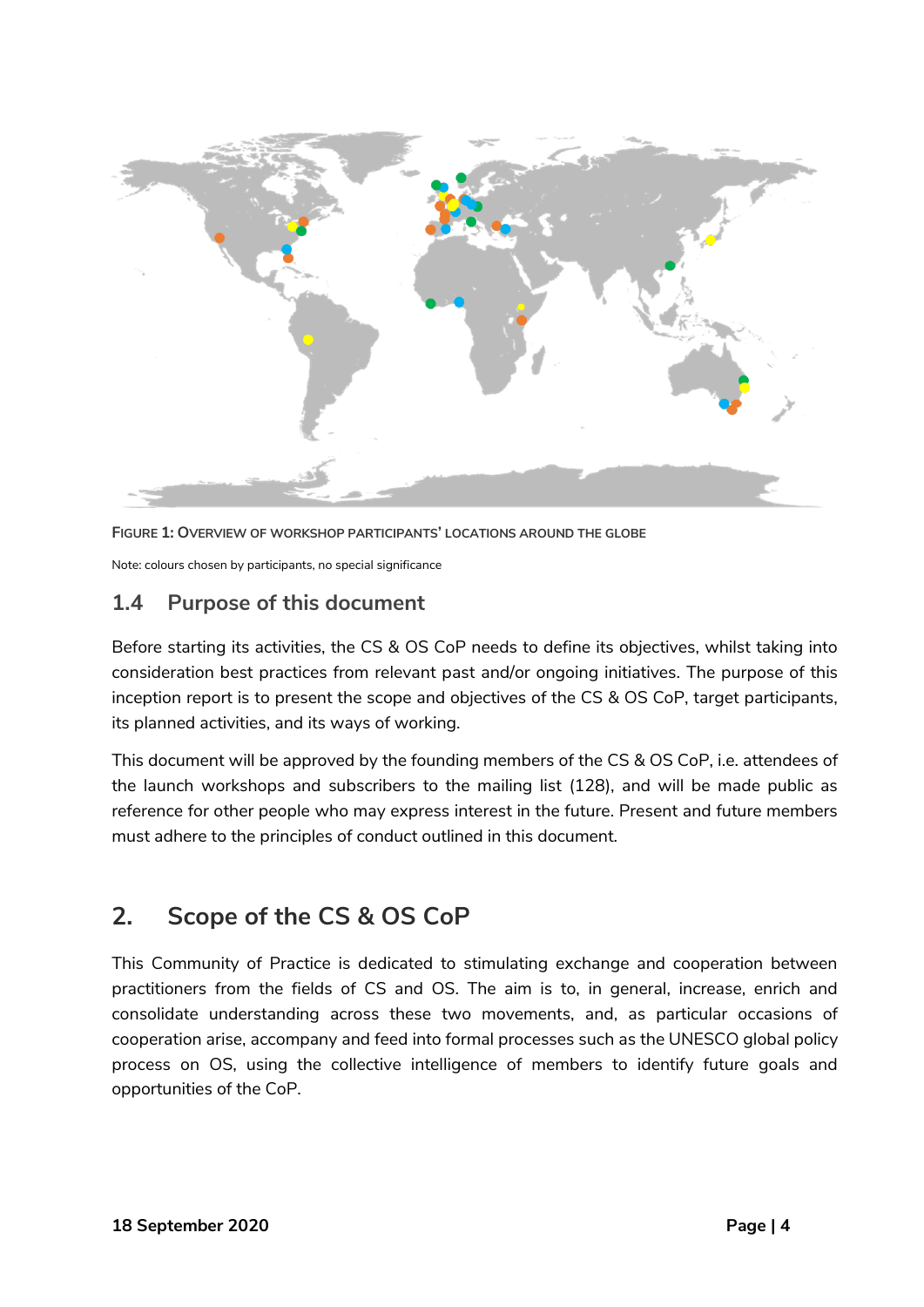## <span id="page-7-0"></span>**2.1 Who is the CoP for?**

The CS & OS CoP brings together practitioners from CS and/or OS perspectives who are interested in supporting continuous engagement between UNESCO and global CS communities throughout the consultation process and who want to better understand and facilitate opportunities for collaboration between CS and OS communities at the global level.

#### **CS and/or OS practitioners and enthusiasts are warmly invited to join this CS & OS CoP! They can join as an observer or as a contributor.**

- OBSERVER: Observers are included in email communication and have access to the CoP online workspace
- CONTRIBUTOR: Contributors are expected to take part in the CoP telcons, task force activities etc.

These roles are chosen by the CoP members themselves and they can switch over time as they see fit. It is important that new participants joining this CoP formally [sign up via this form](https://docs.google.com/forms/d/e/1FAIpQLSdoDB1fi9RGiDj5NOeLbYcwoA-Mp9WZnzwJIgRBX2d_rbJgUQ/viewform?usp=sf_link)<sup>3</sup>, in order for the CoP to comply with EU privacy regulations and to make sure members are included in all relevant communication and activities.

# <span id="page-7-1"></span>**2.2 Relevant themes for the CS & OS CoP to address**

A set of topics and activities for this CoP to focus on were distilled from the registration forms of participants in preparation of the CoP launch workshop. In this form, registrants had been invited to share what they would be most interested in pursuing as part of this CoP. These topics, and possible avenues for work within them, were further discussed during the launch workshops held on 16 July 2020 (see table 1), with the highlights noted below.

- a. Policy Advance CS/OS in policy agendas high level policy issues (e.g. UNESCO recommendation, [Aarhus Convention\)](https://www.unece.org/env/pp/welcome.html)
- b. Co-created CS & OS Goal 17 "Leave no-one behind" recognition of individual Citizen Scientists, marginalised & Indigenous/local knowledge inclusiveness & equity/co-created CS and OS
- c. Data Open, Accessible & FAIR<sup>4</sup> data aspects, data interoperability/discoverability strategies
- d. SDGs links Facilitate engagement with the SDGs data and SDG implementation
- e. Bridging Serve as a bridge, communities/projects at the global level liaisons with different specific communities, different scales of projects

**<sup>3</sup>** Please note that as soon as the CoP mailing list has been set up, registration for the CoP will be done via registration for that mailing list (and no longer via this dedicated form).

**<sup>4</sup>** <https://www.go-fair.org/fair-principles/>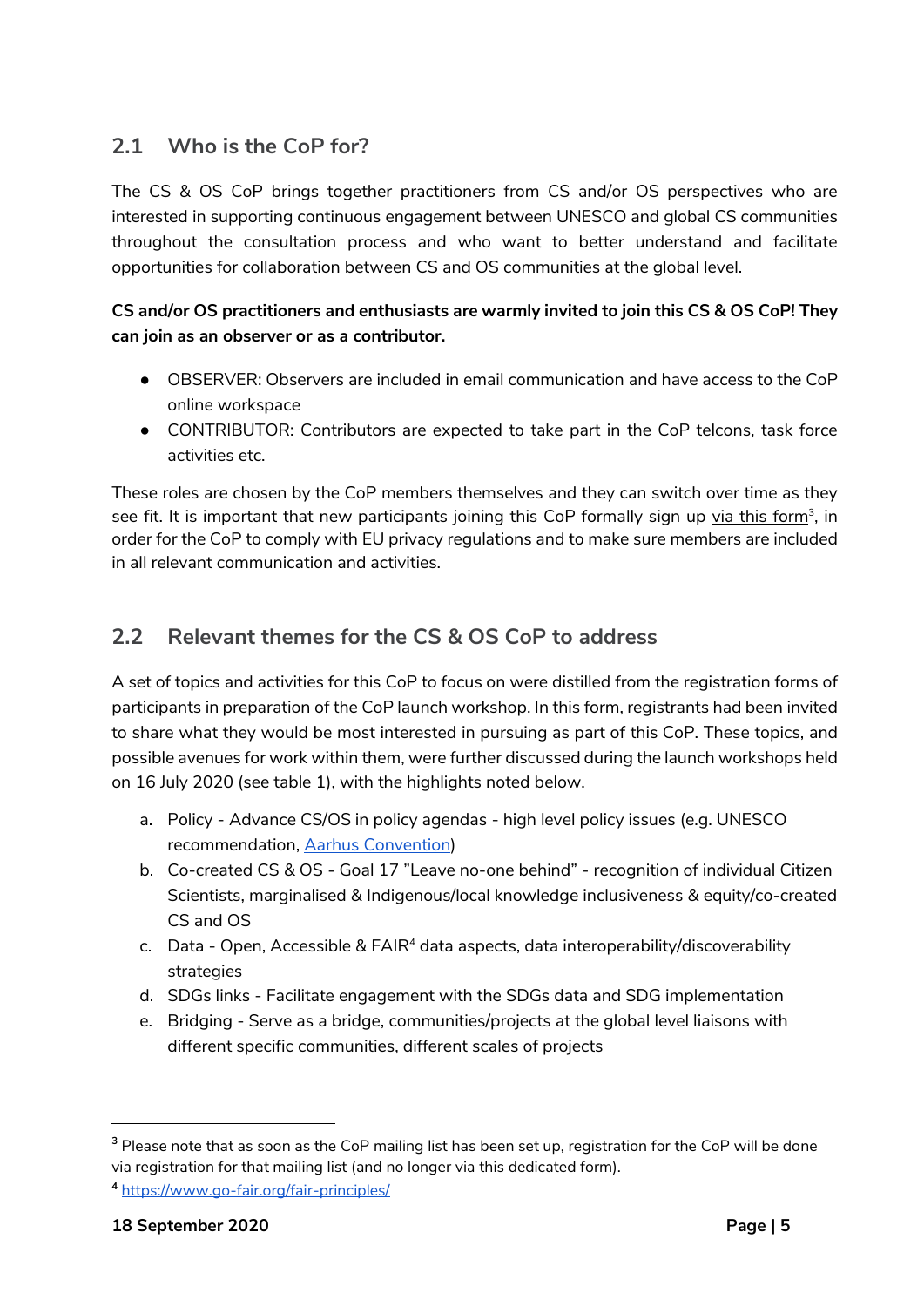- f. Impact Evaluate & promote impact of CS/OS, incl. in terms of empowerment and inclusiveness/equity
- g. Paper refining the CoP short paper on global perspectives of CS & OS into a peerreviewed publication
- h. Other topics (suggestions could be made live during the workshops) $5$

| <b>Topic</b>                     | 1 <sup>st</sup> workshop | 2 <sup>nd</sup> workshop | <b>Total</b> |
|----------------------------------|--------------------------|--------------------------|--------------|
| <b>Policy</b>                    | 0                        | 6                        | 6            |
| <b>Co-created CS &amp;</b><br>ΟS | 12                       | 5                        | 17           |
| Data                             | 3                        | $\overline{2}$           | 5            |
| <b>SDG Links</b>                 | 5                        | 4                        | 9            |
| <b>Bridging</b>                  | 6                        | 0                        | 6            |
| <b>Impact</b>                    | 3                        | 6                        | 9            |
| Paper                            | 3                        | $\overline{2}$           | 5            |
| <b>Total</b>                     | 32                       | 25                       | 57           |

**TABLE 1.NUMBER OF PARTICIPANTS PER BREAKOUT GROUP AT THE COP LAUNCH WORKSHOPS**

## <span id="page-8-0"></span>**2.3 Objectives**

The Citizen Science Global Partnership is a network-of-networks that seeks to promote and advance CS for a sustainable future. Established under the CSGP, the CS & OS CoP seeks to elevate a wide range of viewpoints and perspectives and provide a coordinated point for a wide range of activities led by different CS and OS collaborative networks.

*The CS & OS CoP has the core purpose of understanding and supporting the nexus of CS and OS, by bringing together the knowledge of different stakeholders from Citizen Science and Open Science.* 

A set of three overarching working **objectives** were distilled from the input of CoP members in the build-up to the CS & OS CoP launch workshops:

- 1. Stimulate exchange and cooperation between practitioners from Citizen Science and Open Science;
- 2. Increase, enrich and consolidate understanding across these two movements;
- 3. As particular occasions of cooperation arise, actively follow, collaborate with and feed into formal processes such as the UNESCO global policy process on Open Science.

**<sup>5</sup>** Note that the topic 'Enablers & inhibitors (gate keepers)' was suggested during the workshop for a breakout group but no workshop participants chose to join that group.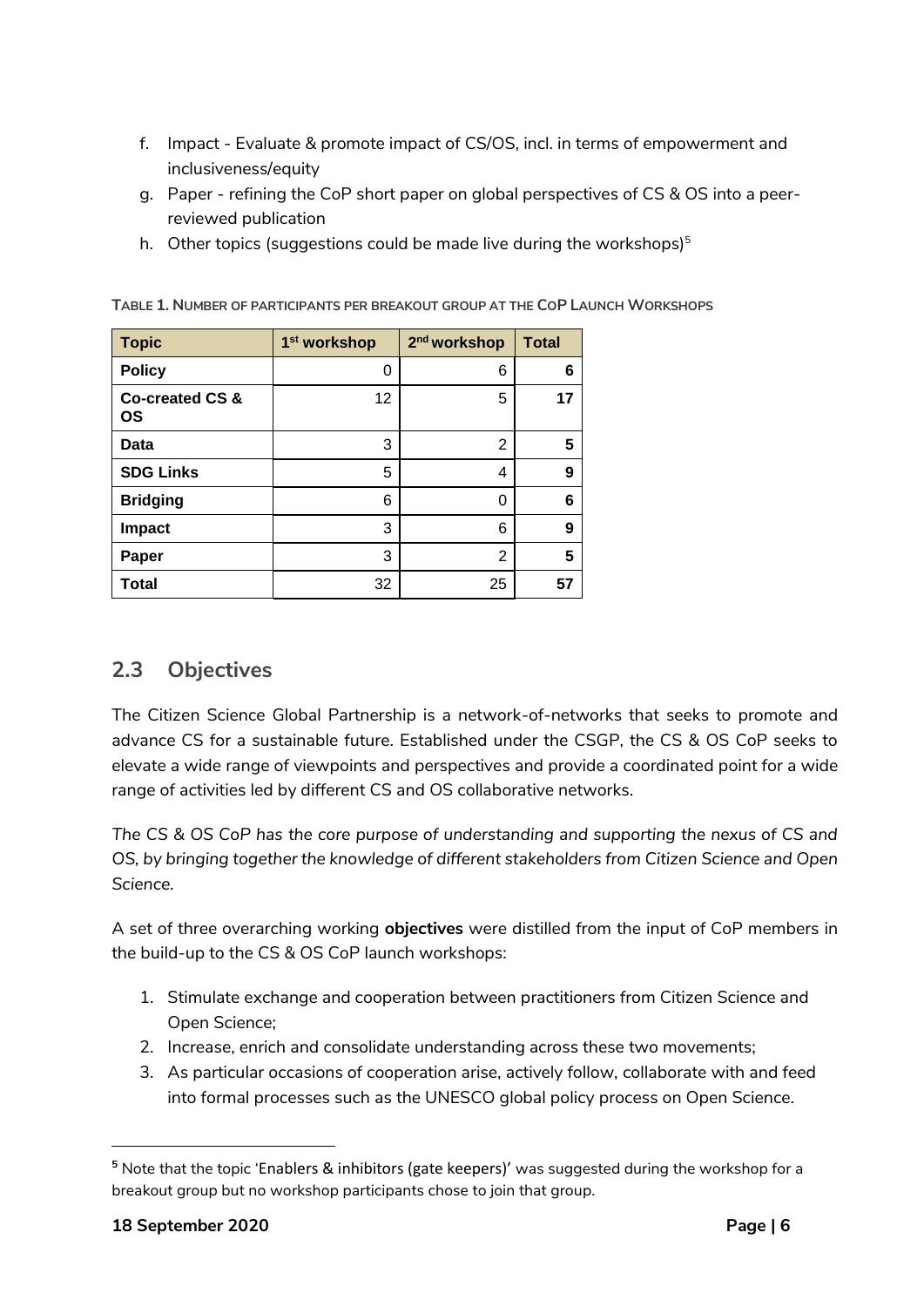The **medium term goals** of the CoP (1 June 2020- June 2025) are:

- 1. Continue to support engagement between UNESCO and the global CS community throughout the consultation process, including through an online virtual discussion on OS in the context of the UNESCO regional and thematic consultations beginning in June 2020;
- 2. Better understand and facilitate opportunities for collaboration between CS and OS communities at the global level.

# <span id="page-9-0"></span>**3. CoP Activities**

## <span id="page-9-1"></span>**3.1 Activities per thematic focus**

In order to achieve its objectives and taking into account the activities co-designed by participants of the launch workshops, this CoP aims to undertake the following activities. At the same time, the CoP will ensure it is not repeating efforts of other associations and networks (see details in Section 3.2) but will actively link to them.

#### **a) Policy - Advance CS/OS in policy agendas - high level policy issues (e.g. UNESCO recommendation, Aarhus Convention)**

One of the core activities of the CS & OS CoP shall initially be modeled closely to the process of developing the UNESCO Recommendation, which is a process of about two years (2020-2022) calling for input from experts on different topic areas at various points in time.

Under the Policy theme, three key sub-topics were identified to focus on:

- Sharing knowledge and monitoring policy processes and discussions (and how we can promote coordinated engagement in various ways);
- Identifying policy processes where we can make an impact (to decide which one(s) we can participate in and through which mechanisms);
- Providing a coordinated response to consultations (for example, contributing to the UNESCO consultation or the Aarhus convention).
- **b) Co-created CS & OS - Goal 17 Leave no-one behind - recognition of individual Citizen Scientists, marginalised & Indigenous/local knowledge inclusiveness & equity/co-created CS and OS**

One of the key topics highlighted within the theme 'co-created CS & OS' were the barriers and challenges to achieving co-creation. In particular, the workshop participants highlighted questions over data ownership and usage, barriers to participation and decision making, and understanding how we can be inclusive in CS and OS communities.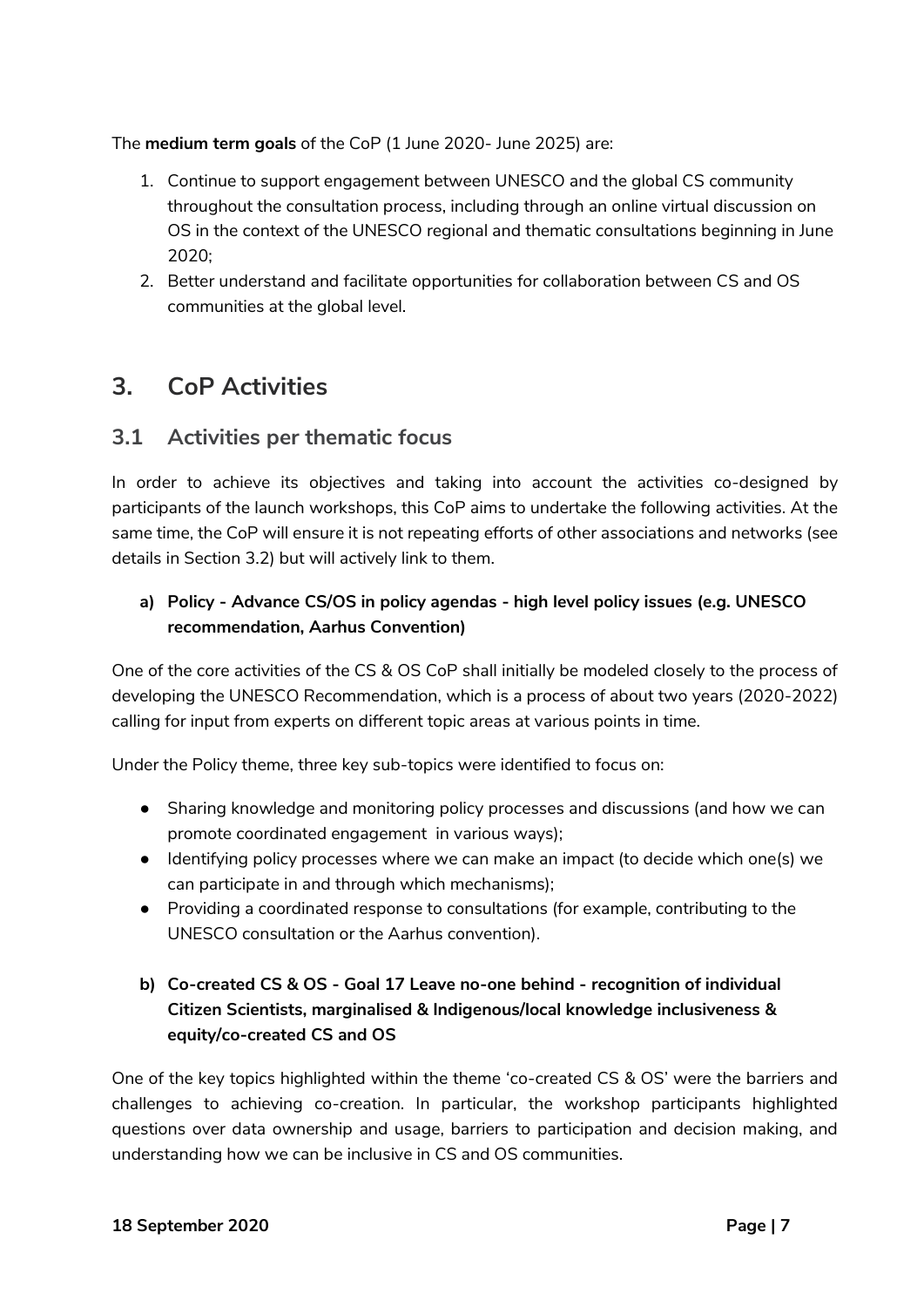Participants suggested that to begin work on this topic, gathering good practices and recommendations may provide a basis on which to understand the current state of the field. This is an activity that could cut across all topics, and was also addressed in the Short Paper. A toolkit or set of tips for the CS community on the meaning and importance of OS and data sharing will be explored as a potential output of this activity.

A further area of interest is the exploration of co-creation methodologies that align with the principles of CS and OS. Participants also expressed interest in elaborating and sharing good practice and tools to foster the implementation, further promotion and update of such methodologies.

#### **c) Data - Open, Accessible & FAIR data aspects, data interoperability/discoverability strategies**

Various sub-topics within the 'Data' theme were noted as potential avenues for future CoP activities. The lack of awareness of OS and best practices (regarding Open Data), with a particular focus on raising awareness about the legal issues associated with this kind of data needs to be prioritised. Additionally, existing efforts (and best practices) in awareness raising of Open Data should be identified. In addition to the handling of Open Data, workshop participants stressed that open software (and hardware) should also be considered by this CoP, not just data.

With the wide range of relevant stakeholders in the field of Open Data and given the international nature of this CoP, it was also suggested that this CoP could act as a platform for bringing these diverse communities together and discuss developments and issues such as:

- how usable datasets are for the average citizen/community group
- the tension between Open Data and privacy (particularly in the case of vulnerable and minority groups)
- how to make sure not only companies/organisations with the right resources and skills can benefit from mining open datasets, and best ways to ensure usability is a core principle of OS,
- how to integrate/manage different data protection frameworks, e.g. GDPR requirements across different CS communities/organisations across the world..

With such a diverse group of participants, this CoP is well placed to do this and ensure that expertise is not lost,

A further consideration for this CoP is data sovereignty, transparency and open infrastructure, as well as the related issues of adopting such infrastructure. This ties closely with the question of which tools to use when collecting and storing data (with attention to standards, quality and metadata), to help enhance data availability, accessibility and usability.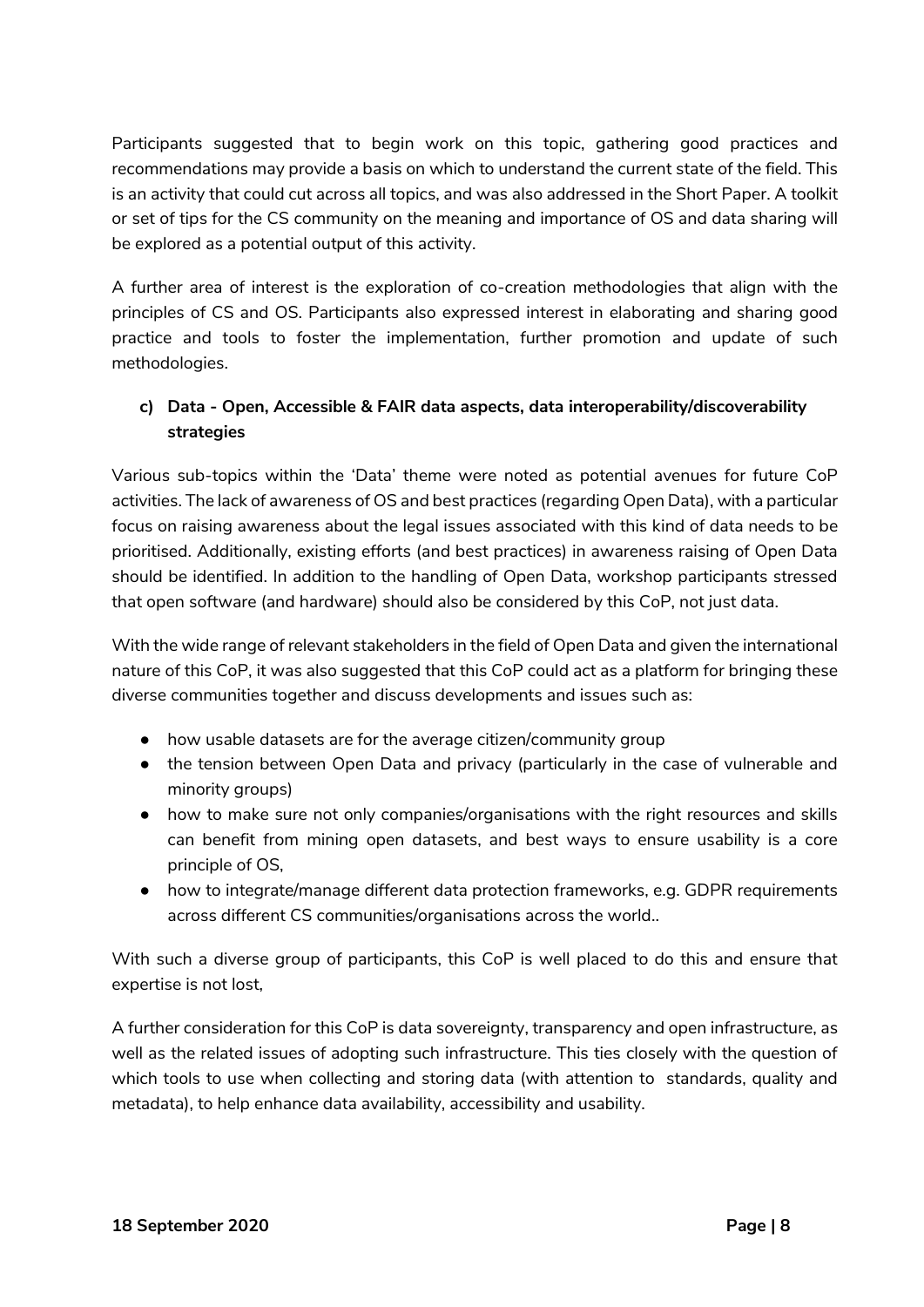#### **d) SDG links - Facilitate engagement with the SDGs data**

Within the topic of SDGs linkages, the quality and access of data (due to the impact of Open Science) is a key theme that should be of interest to this CoP. In particular, the ways in which OS can improve the quality and availability of the data collected for the SDG indicators (with guides and tools for practitioners)should be a priority.

Citizen Science can also play a role in awareness raising for the SDGs. The inclusive and participatory nature of CS allows it to educate large numbers of citizens, and provides a unique opportunity to raise awareness about the SDGs.

The CoP can also act as an important voice for advocating for Open Access to SDG monitoring data, especially in close collaboration with the WeObserve Community of Practices on the SDGs and Citizen Science and the CODATA group.

#### **e) Bridging - Serve as a bridge, communities/projects at the global level liaising with different specific communities, different scales of projects**

A key focus of the CoP was suggested to be the promotion of values of empowerment, inclusiveness, equality and equity. Bridging various communities of practitioners and projects forms a central component of this.

A concrete step that could be taken to reach across communities is to develop a central space for interested parties to share local gained skills, to network with other practitioners, to highlight various grassroots projects to potential funders and to learn about the global, regional, national and local opportunities to connect to CS projects, as well as opportunities to engage in OS. Such a space/platform could tap into pre-existing databases (e.g. of local CS projects) and opportunities to learn more about the CS & OS concepts. An online tool could then connect CS and OS users internationally.

Further, connections could be developed (e.g. via webinars, short presentations) with key grassroots OS communities in schools, universities and NGOs. In this way, the CoP can further foster empowerment within CS and OS.

The option for supporting community members in "liaison" roles was also discussed. For example, one member of the CoP is also a member of the Gathering for Open Science Hardware (GOSH), and suggested that she could facilitate knowledge exchange between these two communities of practice. In principles, all CoP members are encouraged to act in such bridging roles with other Communities of Practice they are affiliated with.

#### **f) Impact - Evaluate & promote impact of CS/OS, incl. in terms of empowerment and inclusiveness/equity**

CS and OS have many nuanced impacts, making this a key topic of concern for this CoP and creates synergies with the WeObserve Community of Practice on the Impact and Value of Citizen

#### **18 September 2020 Page | 9**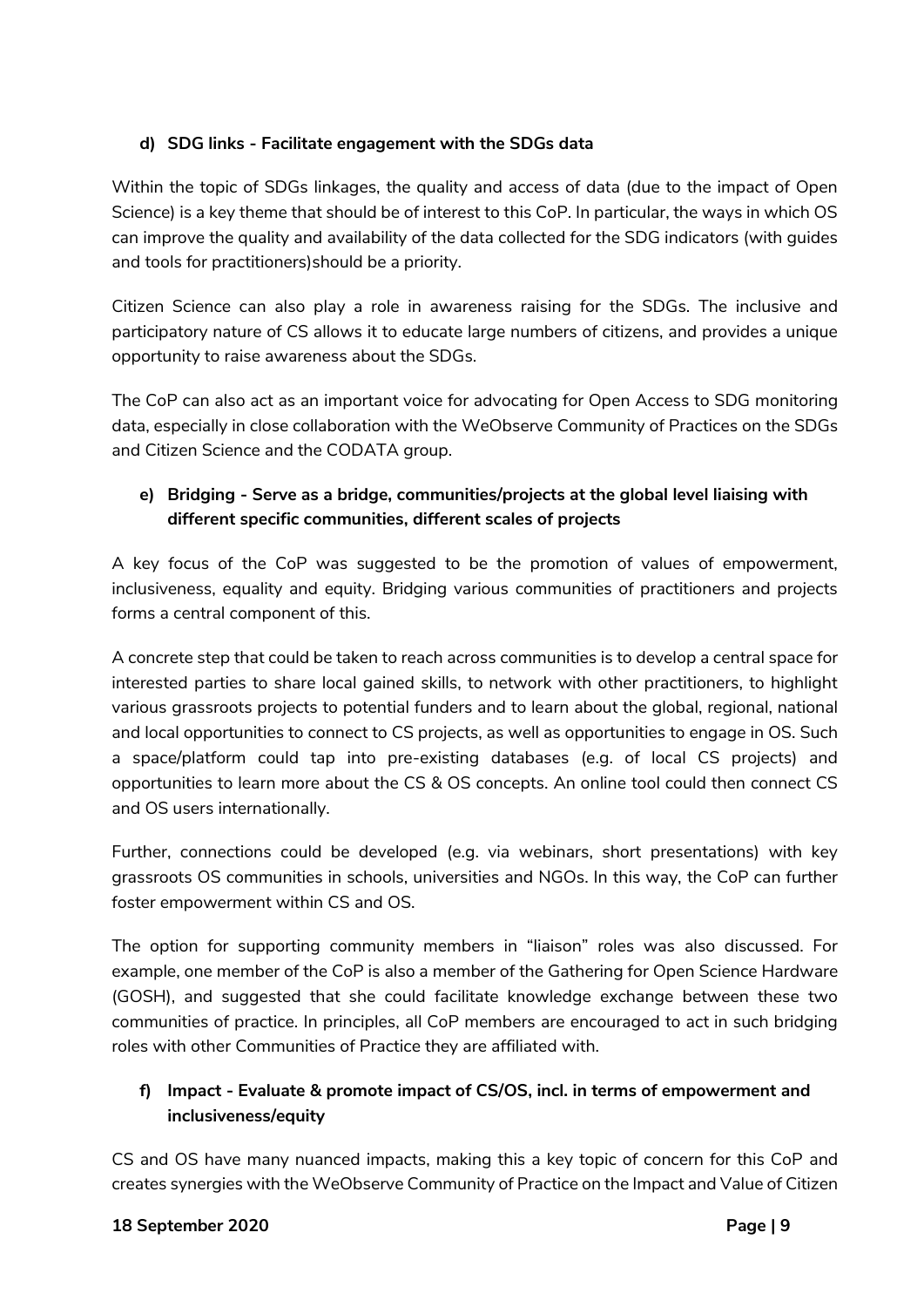Science. One area of particular interest is landscape level analyses. Currently, there is a lack of tangible evidence for the (positive and negative) impacts of CS on the ground – given its composition, this CoP is well placed to make this a focus of its work.

Another key question in this area is to capture the synergies between impact through data and impact on and through people, and to measure how they reinforce each other. This is particularly relevant in how CS relates to scientific literacy. To better understand this, the CoP needs to share and articulate different CS approaches and note how they create impact.

#### **g) Paper - refining the CoP short paper on global perspectives of CS & OS that was submitted to UNESCO into a peer-reviewed publication**

A final topic that was discussed was how to develop a peer-reviewed publication via a collaborative process among CoP members from the previously written short paper on global perspectives of CS & OS that was submitted to UNESCO. As part of this, the role of the paper itself was discussed, and suggested that it can be transformed into a living document that describes what the CoP can do. This paper could also reflect and capture the state of the art of CS & OS, while outlining the CoP agenda.

From this starting point, the possible structure of the paper was discussed. Some participants suggested focusing the paper on the CoP and therefore organising the paper around the golden circle with the questions 'Why do we exist? How do we operate? What do we want to achieve?'. An alternative idea was to create a list of sub-topics which the paper would be separated into (e.g. climate change research). Yet another approach was to build more closely on the existing short paper with its analysis of OS from CS perspectives.

(Additional) key themes to be included within the paper were also discussed, including the role of CS & OS within the social sciences; bridging the gap between CS & OS; the role of citizens beyond data collection; the role of CS & OS in the Global South; the impacts of digital feudalism; and the ethical aspects of CS & OS.

# **3.2 What this CoP is not doing: Linked initiatives**

The CS & OS CoP will ensure it is not repeating efforts of other associations and networks. We will develop or sustain close links with the following initiatives (and additional ones over time) to ensure that we are sharing information and working separately where required:

- ECSA Working Groups on Sharing Best Practice and Building Capacity; Policy, Strategy, Governance and Partnerships; Empowerment, Inclusiveness and Equity; Learning and Education in Citizen Science; Citizen Science and Open Science.
- CSA Data and Metadata Working Group
- OPENER Community of Practice on Public Engagement in Environmental Research (UK) (https://research.reading.ac.uk/openupsci).
- GEO CITSCI Earth Observations and Citizen Science Community Activity of the GEO Work Program (http://earthobservations.org/documents/gwp20\_22/GEO-CITSCI.pdf).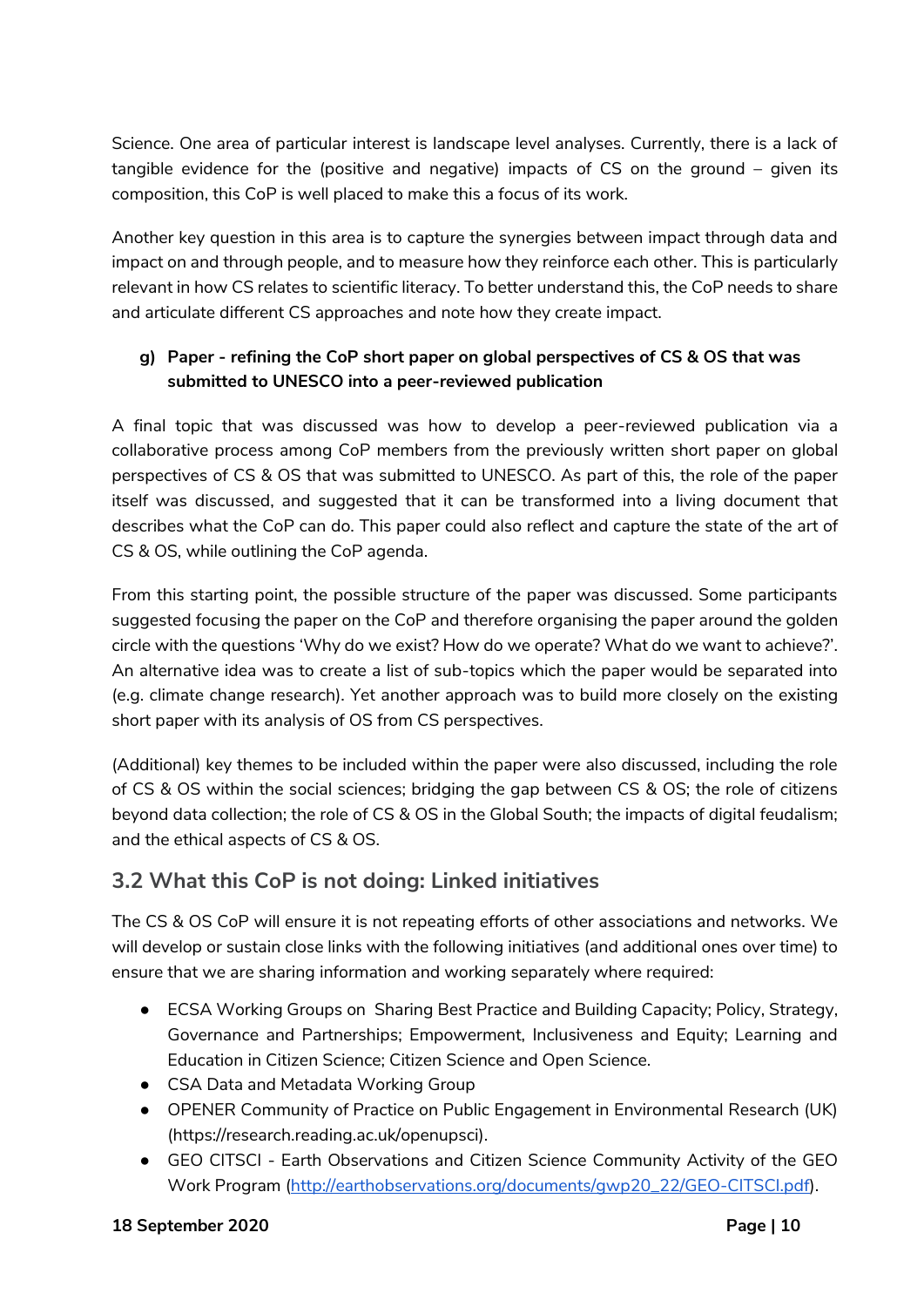- Socio-economic benefits of Earth Observations Community Activity of the GEO Work Program [\(http://earthobservations.org/activity.php?id=142\)](http://earthobservations.org/activity.php?id=142).
- EuroGEOSS initiative [\(https://ec.europa.eu/info/research-and-innovation/knowledge](https://ec.europa.eu/info/research-and-innovation/knowledge-publications-tools-and-data/knowledge-centres-and-data-portals/eurogeoss_en)[publications-tools-and-data/knowledge-centres-and-data-portals/eurogeoss\\_en\)](https://ec.europa.eu/info/research-and-innovation/knowledge-publications-tools-and-data/knowledge-centres-and-data-portals/eurogeoss_en).
- MICS Developing metrics and instruments to evaluate citizen science impacts on the environment and society (H2020 project, 2019-2021), led by Earthwatch.
- CODATA working group on citizen science and the SDGs [https://codata.org/initiatives/task-groups/citizen-science-for-the-sustainable](https://codata.org/initiatives/task-groups/citizen-science-for-the-sustainable-development-goals/)[development-goals/](https://codata.org/initiatives/task-groups/citizen-science-for-the-sustainable-development-goals/)
- WeObserve CoPs
- International Network of Open Science & Scholarship Communities (INOSSC).

# <span id="page-13-0"></span>**4. Modes of communication**

It is vital that the CS & OS CoP communicates effectively not only amongst its members but also outside of the group.

## <span id="page-13-1"></span>**4.1 Internal communication**

The CS & OS CoP will set up a **mailing list.** Subscription to the email list is considered subscription to the CoP. In addition, progress of the discussions and minutes of meetings will be maintained in a shared GDrive. Working documents of CoP internal discussions, e.g. from a task force, will be presented to the CoP observers, comments will be incorporated and the final versions will be agreed.

## <span id="page-13-2"></span>**4.2 External communication**

In terms of communication to the wider public, the CoP results can be communicated and disseminated via the CSGP webpage, the CoP project page on the Open Science Framework and via its members' respective websites and communication channels. In the spirit of this CoP, all materials will be published under an open access licence such as the Creative Commons Attribution-ShareAlike 4.0 (CC BY-SA 4.0) license.

# <span id="page-13-3"></span>**5. Ways of working**

The CoP operates through regular meetings of the whole group as well as subgroup meetings and other linked activities. The establishment of clear roles, responsibilities and subgroups will be on the agenda of early CoP meetings to obtain commitment and set expectations.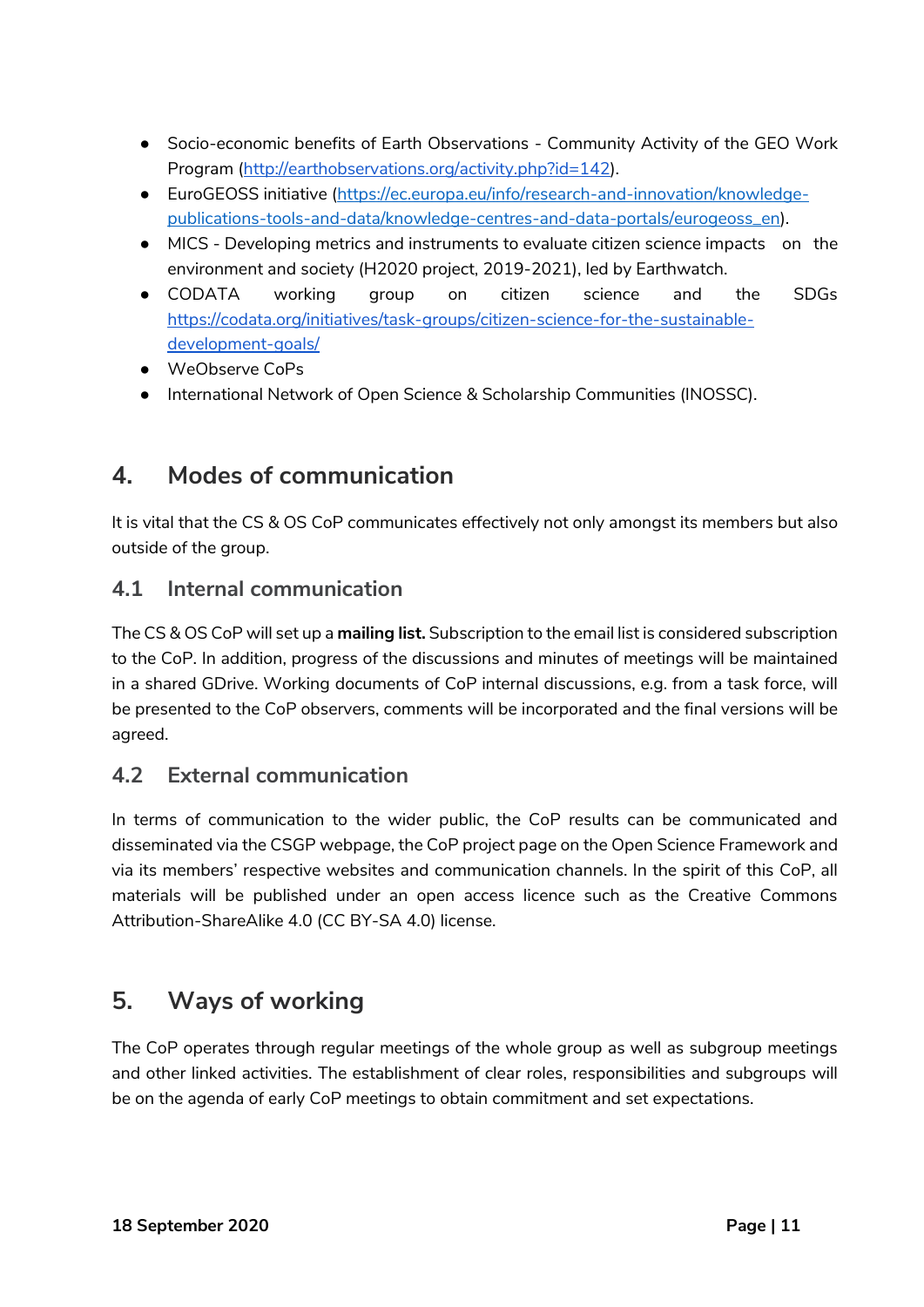## <span id="page-14-0"></span>**5.1 Periodic activities**

The CoP will meet regularly by teleconference (via ZOOM or other communications tools. The schedule of the time of online conferences should take into account locations of our members worldwide and recordings of conferences could be made available) and will also take advantage of existing opportunities (e.g. face-to-face conferences, meetings, symposia) to meet in person for longer discussions. These meetings will be driven and facilitated by co-chairs but will be composed by a much broader audience in an open and transparent manner. Subgroups will organise and meet as they see fit.

## <span id="page-14-1"></span>**5.2 Timing of meetings**

The planning of the next meetings for the remainder of 2020 is summarised in the table below.

| <b>Date</b>       | Type (online/F2F) | <b>Where</b>                                                                                       |
|-------------------|-------------------|----------------------------------------------------------------------------------------------------|
| 11 September 2020 | online            | <b>ECSA conference Side Event: "Global</b><br>perspectives on Citizen Science and Open<br>Science" |
| October 2020      | online            | tbd                                                                                                |
| November 2020     | online            | tbd                                                                                                |
| December 2020     | online            | tbd                                                                                                |

**TABLE 2: OVERVIEW OF COP MEETINGS/EVENTS IN 2020**

# <span id="page-14-2"></span>**6. Policies and procedures**

## <span id="page-14-3"></span>**6.1 Opting in**

Following the recently introduced General Data Protection Regulation (GDPR) in the European Union, CS & OS CoP members will be asked to sign an informed consent form (during their registration process for the CoP mailing list), indicating the following items:

- CoP members can stop their participation in the CoP at any time and can ask the co-Chairs to remove all the personal data it has stored related to them;
- CoP members give explicit consent to be contacted by the CoP members and give permission to the co-Chairs to store their personal contact details;

## <span id="page-14-4"></span>**6.2 Principles of Conduct**

- **a. Aspired conduct**
- Extend respect and courtesy to colleagues at all times.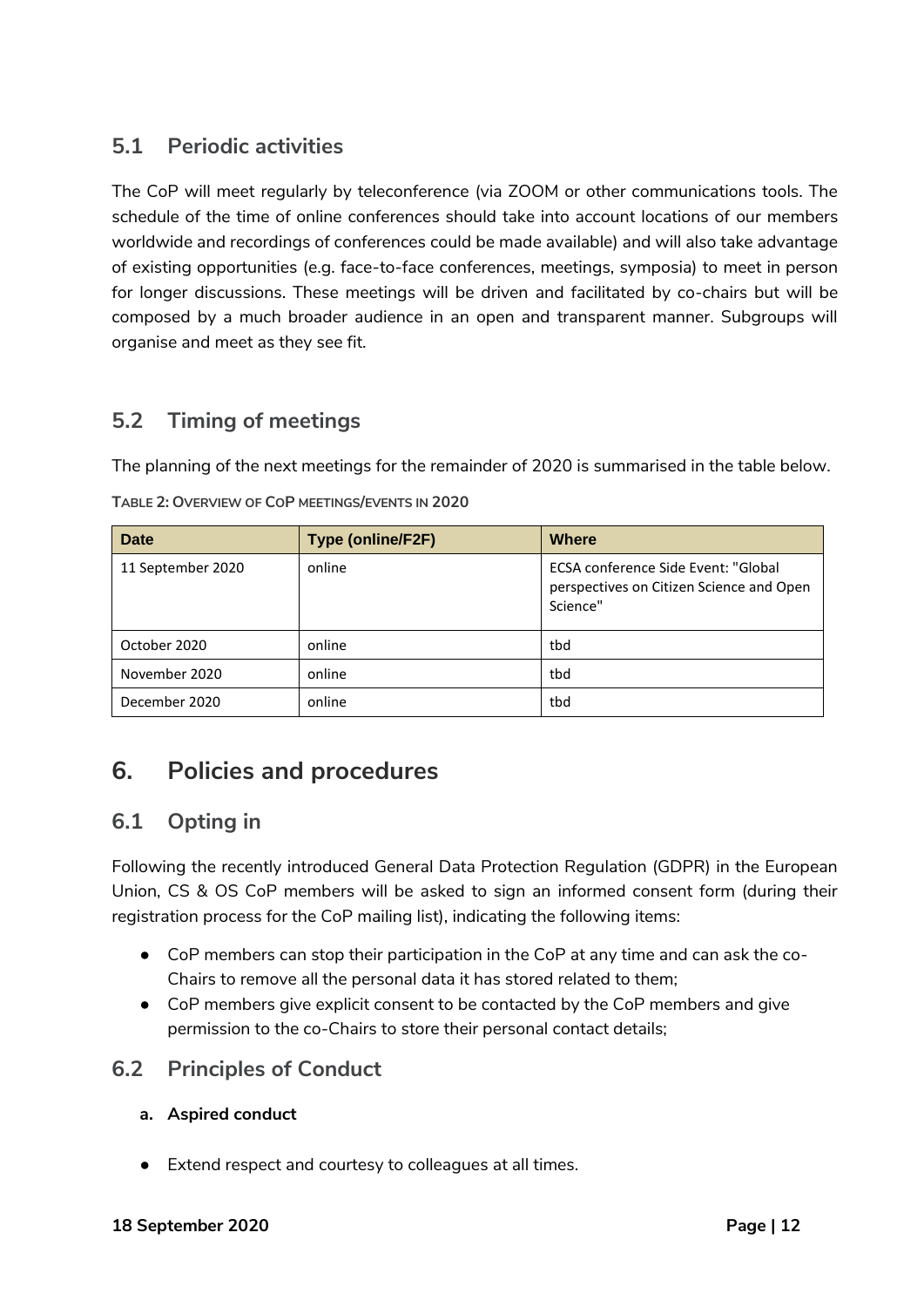- Develop and test ideas and insights impartially.
- Think internationally, devising insights that meet the needs of diverse cultural contexts and operational environments.
- When attending the CS & OS CoP-facilitated meetings, be prepared to contribute to the ongoing work of the CoP.
- For any activity of the CS & OS CoP, people in charge commit to reach out to CoP members to gather a wide and balanced range of inputs and make sure to take them into account for going forward.

#### **b. Anti-harassment**

The CS & OS CoP is dedicated to providing a harassment-free experience for all participants, regardless of gender, gender identity and expression, sexual orientation, disability, physical appearance, body size, age, race, or religion. We do not tolerate harassment of participants in any form.

These principles of conduct apply to all CS & OS CoP spaces, including our mailing list and meetings, both online and offline. Anyone who violates these principles of conduct may be sanctioned or expelled from these spaces at the discretion of the CoP co-chairs.

Some CS & OS CoP spaces may have additional rules in place, which will be made clearly available to participants. Participants are responsible for knowing and abiding by these rules.

#### **c. Reporting**

If you witness a violation of these principles, please contact [csoscop\[at\]gmail.com](mailto:csoscop@gmail.com) (this email address will be checked by the interim co-Chairs Uta Wehn, Claudia Göbel and Libby Hepburn).

These principles of conduct draw on the [anti-harassment policy text from Geek Feminism Wiki](https://geekfeminism.wikia.org/wiki/Community_anti-harassment/Policy)  and the principles of conduct for Communities of Practice in the EU-project [WeObserve](https://www.weobserve.eu/) to be used under CC BY-SA.

## <span id="page-15-0"></span>**6.3 Voting for publicly released results**

Principally, the CoP members agree to protect the Intellectual Property Rights of its members and the privacy of their discussions. Also, they agree to adhere to a consent process for deciding CoP-internally what content will be made public and when, as follows:

Once outputs of CoP are finalised and acknowledgements of CoP members have been agreed, the co-Chairs will ask if there are any objections against making the results public. If there are not, they will be made public straight away. If there are objections, these will be addressed and afterwards a voting process (online if necessary) will be used, for which a 2/3 majority will be sufficient to pass a given decision.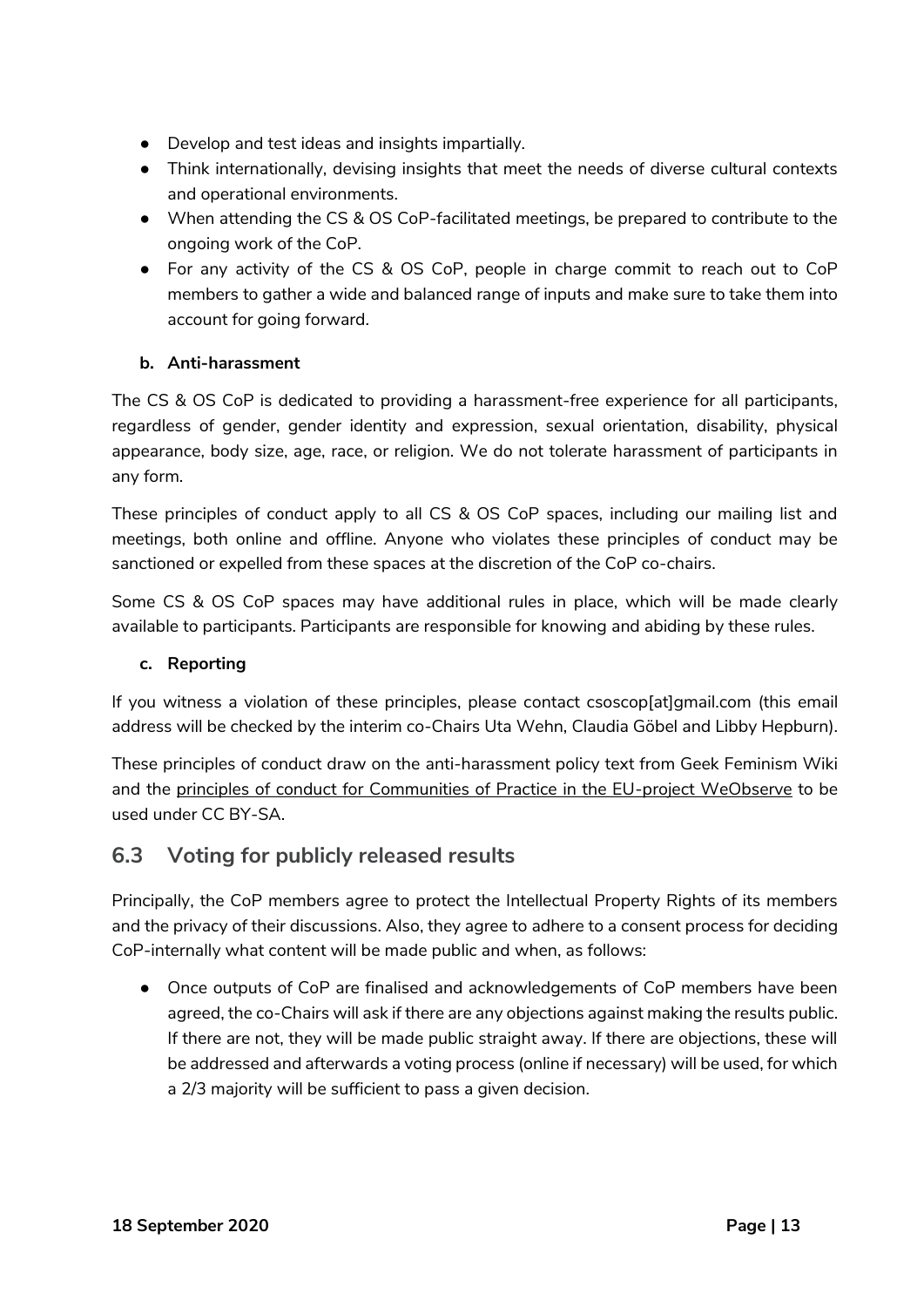# <span id="page-16-0"></span>**7. Founding members**

The founding members of this CS & OS CoP are those people who have been involved in the CoP from the beginning by attending the launch workshops online on 16 July 2020 or by having signed up following the first call for registrations.

A list of the foundation members for the CS & OS CoP can be found in Table 3. In August 2020, all founding members were contacted by email and asked to indicate their agreement with the inclusion of their names and their respective organisation in this inception report. The name and affiliation of those members who indicated their agreement are mentioned in Table 3. In addition, in order to adequately reflect the overall composition of this CoP, all other members are referred to anonymously in Table 3.

| TABLE 3: FOUNDING MEMBERS OF CS & OS COP |  |  |  |  |  |
|------------------------------------------|--|--|--|--|--|
|------------------------------------------|--|--|--|--|--|

| Last name        | <b>First name</b> | <b>Organisation</b>                                                                                                             |
|------------------|-------------------|---------------------------------------------------------------------------------------------------------------------------------|
| Wehn             | Uta               | <b>IHE Delft Institute for Water Education</b>                                                                                  |
| Göbel            | Claudia           | Institute of Higher Education Research (HoF) at the<br>University of Halle-Wittenberg, Germany; Museum für<br>Naturkunde Berlin |
| Hepburn          | Libby             | Australian Citizen Science Association and Citizen Science<br>Global Partnership                                                |
| Abualfailat      | <b>Malek</b>      | <b>Euromed Alliances</b>                                                                                                        |
| Ahmat            | Muhammad          | Universiti Sains Malaysia                                                                                                       |
| Ajates           | Raquel            | University of Dundee                                                                                                            |
| Aktürk           | Gül               | <b>TU Delft</b>                                                                                                                 |
| Anand            | Suchith           | Global Open Data for Agriculture and Nutrition                                                                                  |
| August           | Tom               | <b>UKCEH</b>                                                                                                                    |
| B                | Jibé              | Freelance                                                                                                                       |
| <b>B</b> Nanda   | Rituu             | Constellation/Global Fund for Children                                                                                          |
| <b>Ballerini</b> | Laura             | University of Oxford                                                                                                            |
| Bartar           | Pamela            | University of Applied Arts Vienna                                                                                               |
| Benyei           | Petra             | <b>ICTA-UAB</b>                                                                                                                 |
| Biberhofer       | Petra             | Participatory Science Academy, University and ETH Zurich                                                                        |
| <b>Bogert</b>    | Marit             | TU Delft (Science Centre Delft)                                                                                                 |
| <b>Bonet</b>     | Mary              | Glideways                                                                                                                       |
| <b>Bredley</b>   | Fiona             | <b>UNSW</b>                                                                                                                     |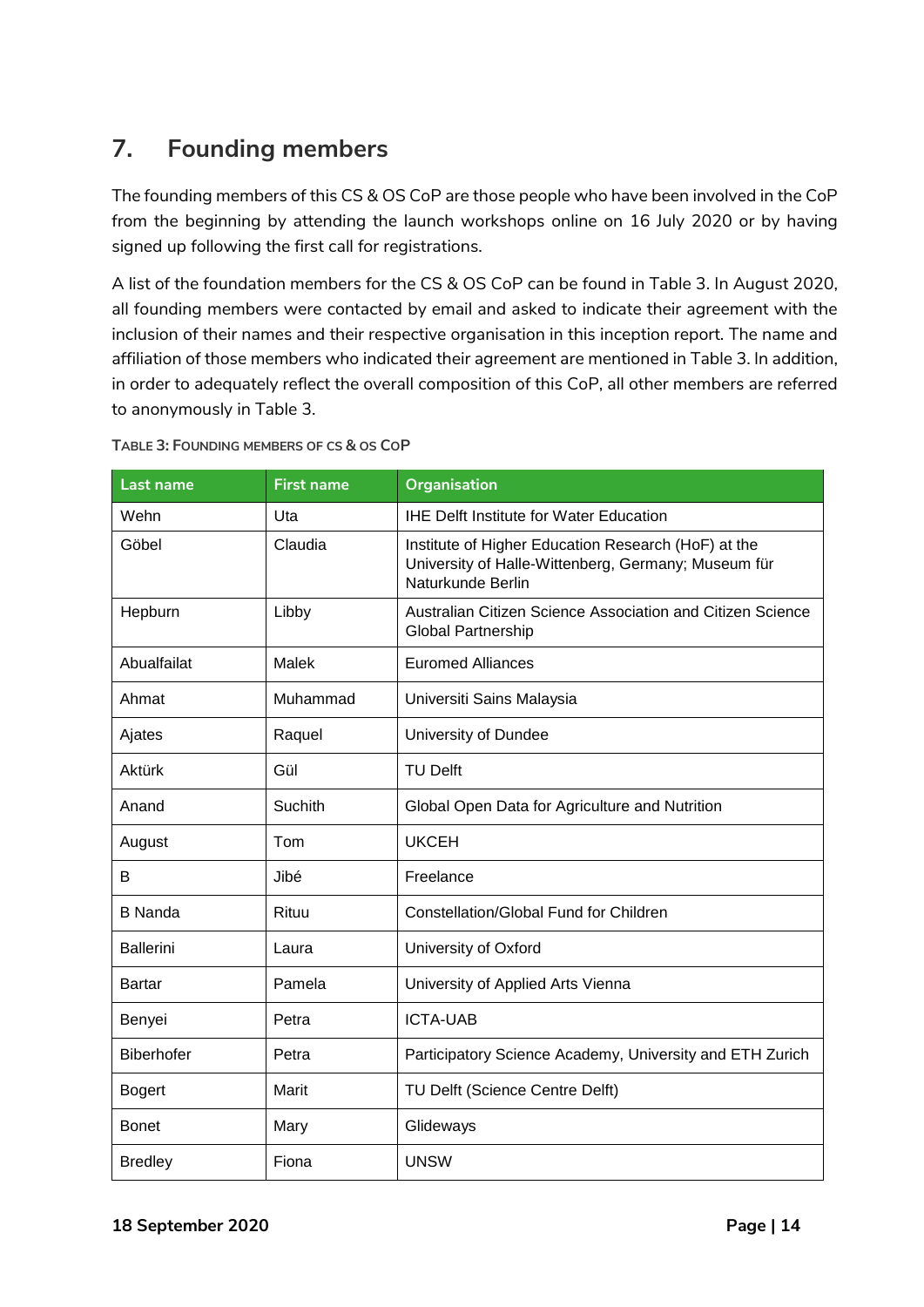| Last name                   | <b>First name</b>    | <b>Organisation</b>                                                       |
|-----------------------------|----------------------|---------------------------------------------------------------------------|
| <b>Bresnahan</b>            | Philip               | <b>UNC Wilmington</b>                                                     |
| <b>Bryant</b>               | Selena               | <b>Cornell University</b>                                                 |
| <b>Burton</b>               | Victoria             | Natural History Museum London                                             |
| Calyx                       | Cobi                 | Centre for Social Impact, UNSW Sydney                                     |
| Castell                     | Nuria                | NILU, the Norwegian Institute for Air Research                            |
| Cavalier                    | Darlene              | <b>SciStarter</b>                                                         |
| Chukwudebelu                | Janet                | Federal Institute of Industrial Research Oshodi (FIIRO)                   |
| Cooper                      | Anthony              | <b>CSIR</b>                                                               |
| Crimmins                    | Theresa              | <b>USA National Phenology Network</b>                                     |
| Crowston                    | Kevin                | Syracuse University School of Information Studies                         |
| Delicado                    | Ana                  | Institute of Social Sciences of the University of Lisbon                  |
| Demetrikopoulos             | Melissa              | Institute for Biomedical Philosophy                                       |
| Dosemagen                   | Shannon              | Open Environmental Data Project                                           |
| Gutam                       | Sridhar              | ICAR= Indian Institute of Horticultural Research                          |
| <b>Ekille</b>               | Epongue              | <b>SUGI Creating Interfaces Project</b>                                   |
| Ellenburg                   | Jessa                | 2B Technologies                                                           |
| Fallou                      | Laure                | <b>EMSC</b>                                                               |
| Fassi                       | Luisa                | University of Oxford                                                      |
| Flynn                       | Bill                 | <b>CSIRO Education and Outreach</b>                                       |
| Fraisl                      | <b>Dilek</b>         | <b>IIASA</b>                                                              |
| Freyberg                    | Linda                | Natural Science Museum Berlin                                             |
| Gammelgaard                 | Flemming<br>Binderup | <b>VIA University College</b>                                             |
| Gharesifard                 | Mohammad             | <b>IHE Delft</b>                                                          |
| Giacomelli                  | Andrea               | pibinko.org                                                               |
| Giller                      | Onno                 | Radboud University Nijmegen                                               |
| Gold                        | Margaret             | ECSA & Citizen Science Lab, University of Leiden                          |
| Greshake<br><b>Tzovaras</b> | <b>Bastian</b>       | Center for Research and Interdisciplinarity (CRI)<br>Universitel de Paris |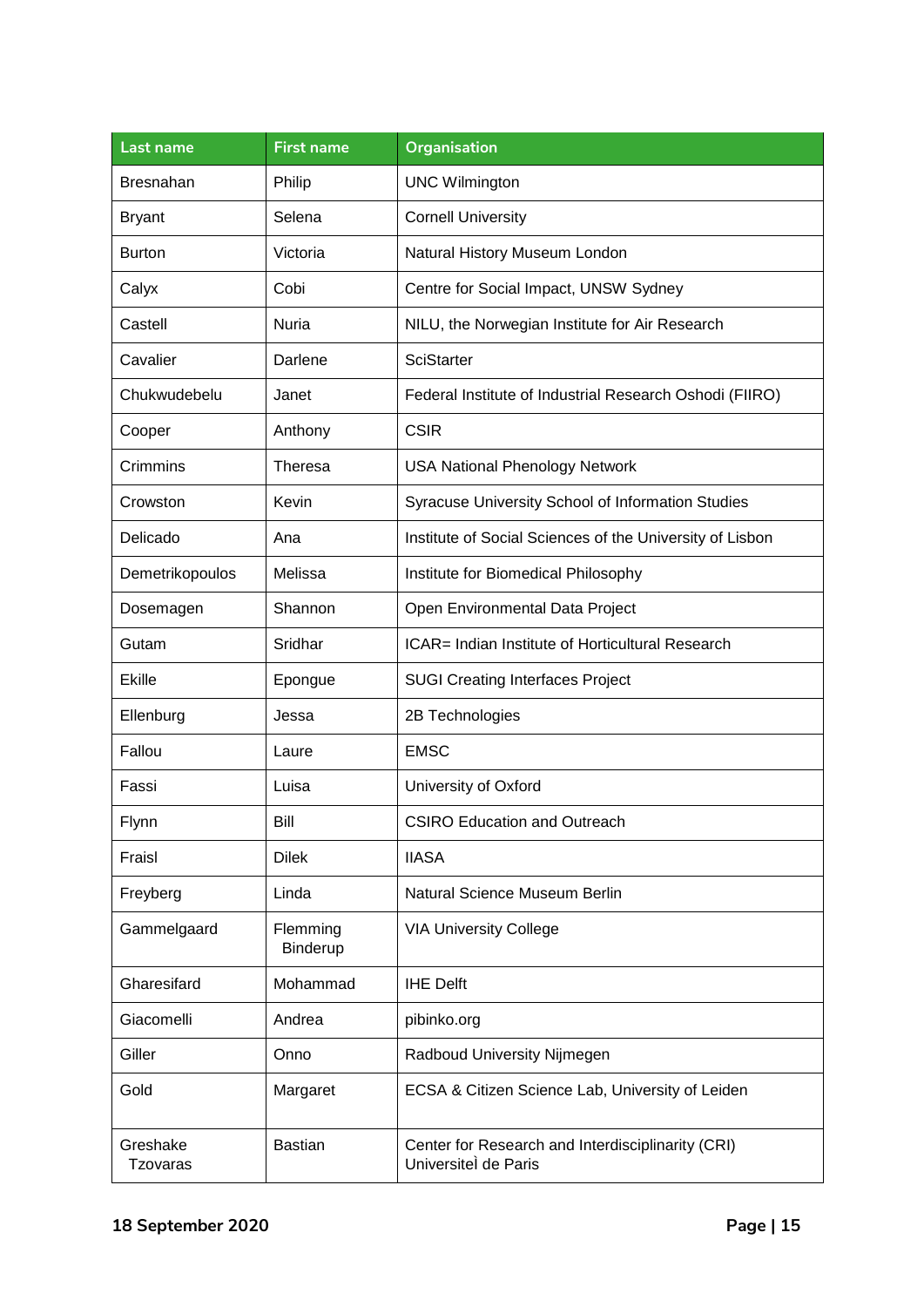| Last name  | <b>First name</b> | <b>Organisation</b>                                                                                                                     |
|------------|-------------------|-----------------------------------------------------------------------------------------------------------------------------------------|
| Gresle     | Anne Sophie       | Barcelona Institute for Global Health and Clinic Hospital of<br>Barcelona                                                               |
| Hagardt    | Maria             | VA Public & Science                                                                                                                     |
| Hager      | Gerid             | International Institute for Applied Systems Analysis (IIASA)                                                                            |
| Haklay     | Muki              | <b>UCL</b>                                                                                                                              |
| Hall       | <b>Rick</b>       | Ignite Futures                                                                                                                          |
| Hecker     | Susanne           | Helmholtz Centre for Environmental Research - UFZ  <br>German Centre for Integrative Biodiversity Research (iDiv)<br>Halle-Jena-Leipzig |
| Heinisch   | <b>Barbara</b>    | University of Vienna                                                                                                                    |
| Hjarding   | Angelique         | Young Marine Explorers & Citizen Science Association                                                                                    |
| Hsing      | Pen-Yuan          | MammalWeb                                                                                                                               |
| Kiedi      | Augaly            | CoronaWhy                                                                                                                               |
| Kiessling  | Tim               | Kiel Science Factory, Leibniz Institute for Science and<br>Mathematics Education and Kiel University                                    |
| Kishimura  | Akihiro           | Kyushu University                                                                                                                       |
| Kummer     | Justine           | Government of Alberta                                                                                                                   |
| Laborgne   | Pia               | European Institute for Energy Research                                                                                                  |
| Lanzinger  | Michele           | Museo delle Scienze                                                                                                                     |
| Laure      | Turcati           | Sorbonne University                                                                                                                     |
| Le Doux    | Wamba             | AFVMC Assistance to Families and Victims of Clandestine<br>Migrations                                                                   |
| Lefkos     | Ioannis           | University of Macedonia                                                                                                                 |
| Liu        | Sophia            | <b>US Geological Survey</b>                                                                                                             |
| Luis       | Cristina          | CIUHCT, Faculty of Sciences, University of Lisbon                                                                                       |
| Luna       | Soledad           | Common Wadden Sea Secretariat                                                                                                           |
| Lynch      | Sean              | OpenLitterMap                                                                                                                           |
| Lysaght    | Liam              | <b>National Biodiversity Centre</b>                                                                                                     |
| Maciuliene | Monika            | <b>Vilnius Gediminas Technical University</b>                                                                                           |
| Magazzini  | Tina              | <b>European University Institute</b>                                                                                                    |
| Maiolini   | Carlo             | MUSE - Science Museum                                                                                                                   |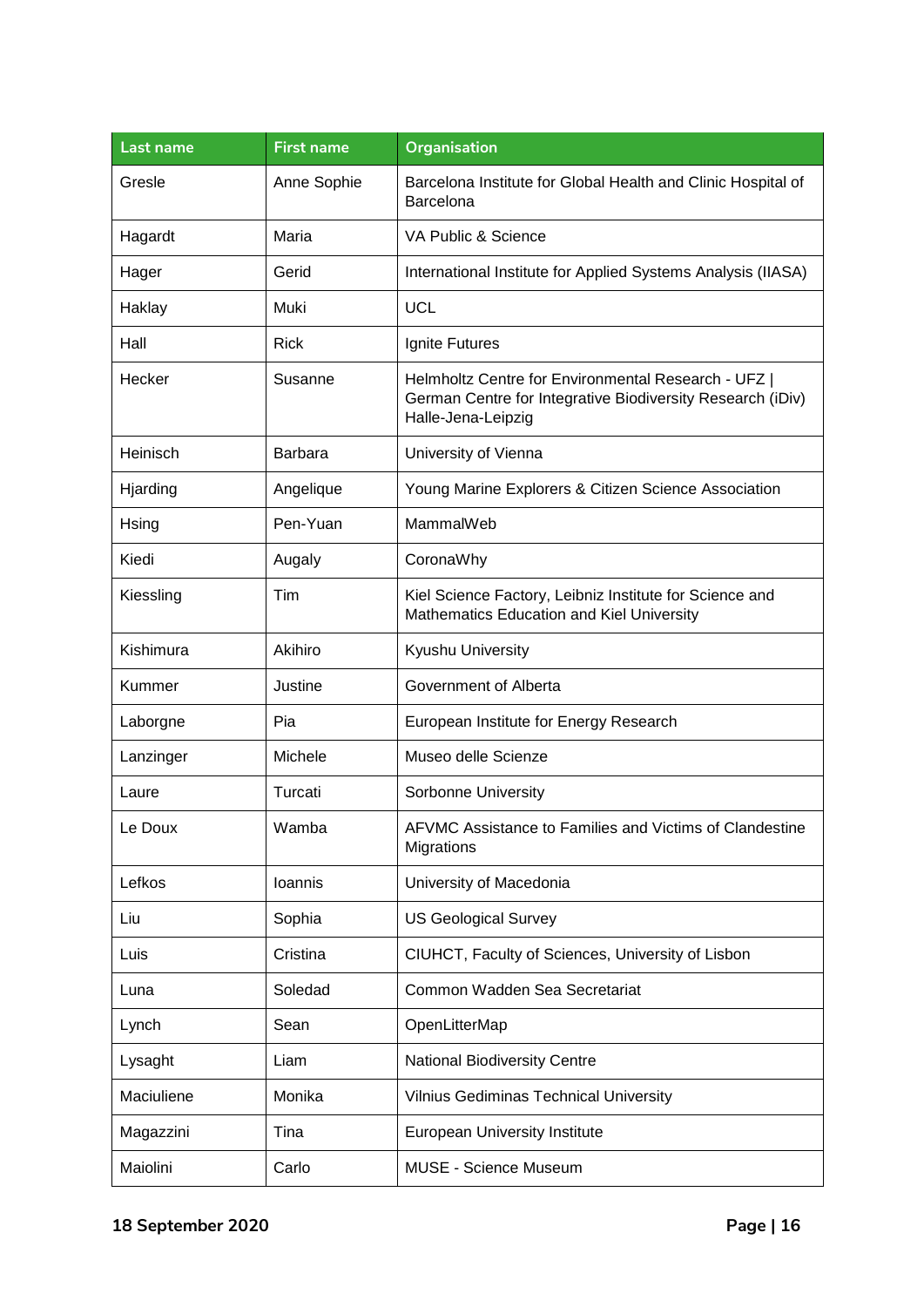| Last name               | <b>First name</b>   | <b>Organisation</b>                                                |
|-------------------------|---------------------|--------------------------------------------------------------------|
| Marizzi                 | Christine           | Biobis, Inc.                                                       |
| Mayer                   | Katja               | Center for Social Innovation, Vienna ZSI                           |
| Meloche                 | <b>Metis</b>        | Woodrow Wilson International Center for Scholars                   |
| Mocek                   | Lukas               | Sensor.Community                                                   |
| Molina                  | Janet               | <b>Ghent University</b>                                            |
| Mondardini              | Maria Rosa          | Citizen Science Centre Zurich                                      |
| Motion                  | Alice               | University of Sydney                                               |
| Muniafu                 | Maina               | <b>CitSAf Africa Association</b>                                   |
| Mutuberria              | Ricardso            | Biook.org                                                          |
| Mwangi                  | Charles             | Kenya Space Agency/GLOBE Program                                   |
| Namugize                | Jean N              | RP-IPRC Kigali                                                     |
| Nantambi                | <b>Faith Gloria</b> | Volunteer                                                          |
| Nickerson               | Caroline            | SciStarter                                                         |
| Nugent                  | Jill                | University                                                         |
| Oliveira                | Marta               | Independent Consultant                                             |
| Oliver                  | Jessie              | Australian Citizen Science Association                             |
| Orzechowski             | Jacek               | ECSA & Citizen Science Lab, University of Leiden                   |
| Ostermann-<br>Miyashita | Emu-Felicitas       | Leibniz Centre for Agricultural Landscape Research                 |
| Parket                  | Alison              | The Wilson Centre                                                  |
| Ponti                   | Mariasa             | University of Gothenburg                                           |
| Pring                   | John                | Geoscience Australia                                               |
| Race                    | Rosemary            | Australian Citizen Science Association                             |
| Radicchi                | Antonella           | <b>TU Berlin</b>                                                   |
| Randall                 | Kathy Ann           | Doctoral student in Education specialty environmental<br>education |
| Reyserhove              | Lien                | Research Institute for Nature and Forest                           |
| Riberia                 | Thiago              | PUC-Rio                                                            |
| Riemenschneider         | Dorte               | <b>ECSA</b>                                                        |
| Robinson                | Cathy               | Land and Water CSIRO                                               |